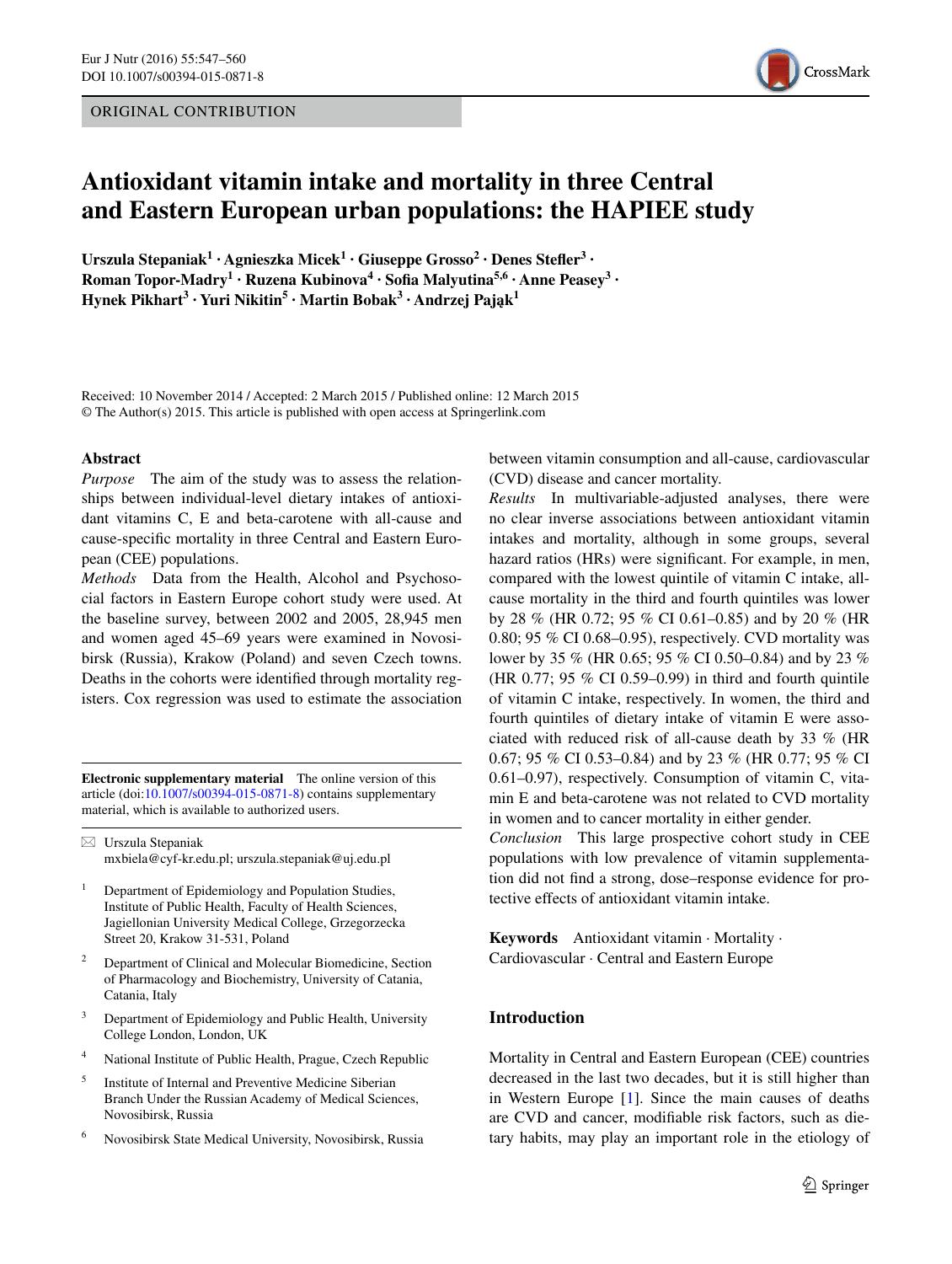chronic diseases and their association with survival. Socioeconomic transition in CEE countries in the 1990s caused significant changes in food consumption, which may have an impact on health and life expectancy [[2\]](#page-12-1). Antioxidants have been hypothesized to extend the lifespan [[3\]](#page-12-2). Vitamin C, vitamin E and provitamin A carotenoids (primarily betacarotene), which are essential antioxidants in diet, may prevent oxidative damages by counteracting the effects of free radicals [[4–](#page-12-3)[6\]](#page-12-4). Antioxidant vitamins are present in a variety of foods. Fruits, particularly citrus fruits, and vegetables are rich in vitamin C. Most dietary beta-carotene comes from orange and yellow vegetables, dark green leafy vegetables, fruits and some vegetable oils. Vitamin E is found in vegetable oils, nuts, wheat germ, seeds, green leafy vegetables, and also eggs, milk and meat and their products [\[7](#page-12-5)[–9](#page-12-6)]. Despite dietary patterns based on foods with high antioxidant contents having been demonstrated to exert beneficial effects on human health [\[10](#page-12-7), [11\]](#page-12-8), most interventional studies found no association between vitamin supplements and mortality [[12,](#page-12-9) [13\]](#page-12-10). In observational studies, high dietary intake of antioxidant vitamins has been associated with decreased risk of all-cause [[7,](#page-12-5) [14,](#page-12-11) [15\]](#page-12-12) and CVD death [[7,](#page-12-5) [8](#page-12-13), [15–](#page-12-12)[18\]](#page-12-14), but this relationship was not confirmed in all studies [[19–](#page-12-15)[22\]](#page-12-16). Evidence on the relationship between the intake of antioxidant vitamins and the risk of cancer is ambiguous [[7,](#page-12-5) [19,](#page-12-15) [23,](#page-12-17) [24\]](#page-12-18). The inconsistent results may be due to different methods of vitamin intake assessment, large within- and between-individual variation in nutrient intake, differences in the age of participants or the variation in confounding factors related to social and lifestyle characteristics of study subjects considered [\[25](#page-12-19)].

It is possible that the association between vitamin intake and potential confounders differs by societies, so analysis in a variety of social contexts could help to understand the relation between natural vitamins intake and mortality. In CEE populations, the structure of potential confounders is different than in most previous observational studies in economically advanced populations of Western Europe and other parts of the world. For example, in CEE, the proportion of economically disadvantaged people is higher than in Western Europe, and the prevalence of vitamin supplementation is lower [\[26](#page-12-20), [27\]](#page-12-21). Additionally, exposure to other lifestyle risk factors, such as smoking or alcohol drinking, is different compared to Western Europe [[28,](#page-12-22) [29\]](#page-13-0).

Only a few cross-sectional and ecological studies have explored dietary antioxidant consumption in CEE countries, [[2,](#page-12-1) [26](#page-12-20), [27,](#page-12-21) [30](#page-13-1)[–32](#page-13-2)] and there is no evidence from prospective studies of an association between the individual dietary consumption of antioxidant vitamins and mortality in this region. The aim of the present study was to assess the relationship between dietary intake of antioxidant vitamins C, E and beta-carotene with all-cause, CVD and cancer mortality in three CEE urban population samples.

### **Materials and methods**

#### **Study populations**

We used data from baseline examination and mortality follow-up of the Health, Alcohol and Psychosocial factors in Eastern Europe (HAPIEE) study, which was conducted in Novosibirsk (Russia), Krakow (Poland) and seven Czech towns (Havirov/Karvina, Jihlava, Usti nad Labem, Liberec, Hradec Kralove and Kromeriz). Details of the study design have been published elsewhere [\[33](#page-13-3)]. At baseline, random samples of men and women aged 45–69 years, stratified by gender and 5-year age groups, were selected from urban population registers (electoral lists in Russia). In Krakow and Czech towns, subjects were first visited at home to complete questionnaire and then invited to a clinic for examination; in Novosibirsk, both the questionnaires and examinations were completed in a clinic. In total, 28,945 respondents took part in the baseline survey, and the overall response rate was 59 % [\[33](#page-13-3)]. The study was approved by the University College London Hospital Ethics Committee and by the local ethics committee in each participating center. All participants gave written informed consent.

#### **Measurements of vitamin intake**

Individual dietary intake of vitamin C, vitamin E, beta-carotene and energy was calculated based on a standard food frequency questionnaire (FFQ) [[2\]](#page-12-1). FFQs consisted of 136, 147 and 148 food and drink items, in Czech towns, Novosibirsk and Krakow, respectively. Reliability of local version of the questionnaire was checked by back translation into English [[33\]](#page-13-3). Country-specific portion size for each food was specified, and participants were asked how often, on average, they had consumed that amount of a particular food, with nine responses ranging from "six or more times per day" to "never or less than once per month". In the next step, frequency of food consumption was converted into daily food consumption, and daily intake of energy and nutrients was then calculated by multiplying the frequency of food consumed per day by the nutrient content of the specified standard portion [\[2](#page-12-1)]. The validity of the FFQ regarding micronutrient intake data was assessed by estimating correlations with plasma biomarker concentrations measured in a central laboratory (CTSU, Oxford, UK) in a random subsample of participants. The correlations for vitamin C and beta-carotene were similar to other published large-scale studies [[34\]](#page-13-4). Regarding vitamin E, the energy-adjusted Pearson's partial correlation coefficient between vitamin E intake and alpha-tocopherol plasma level was 0.15 in the pooled sample, which was slightly lower than the average of 21 previously published similar studies [[35\]](#page-13-5).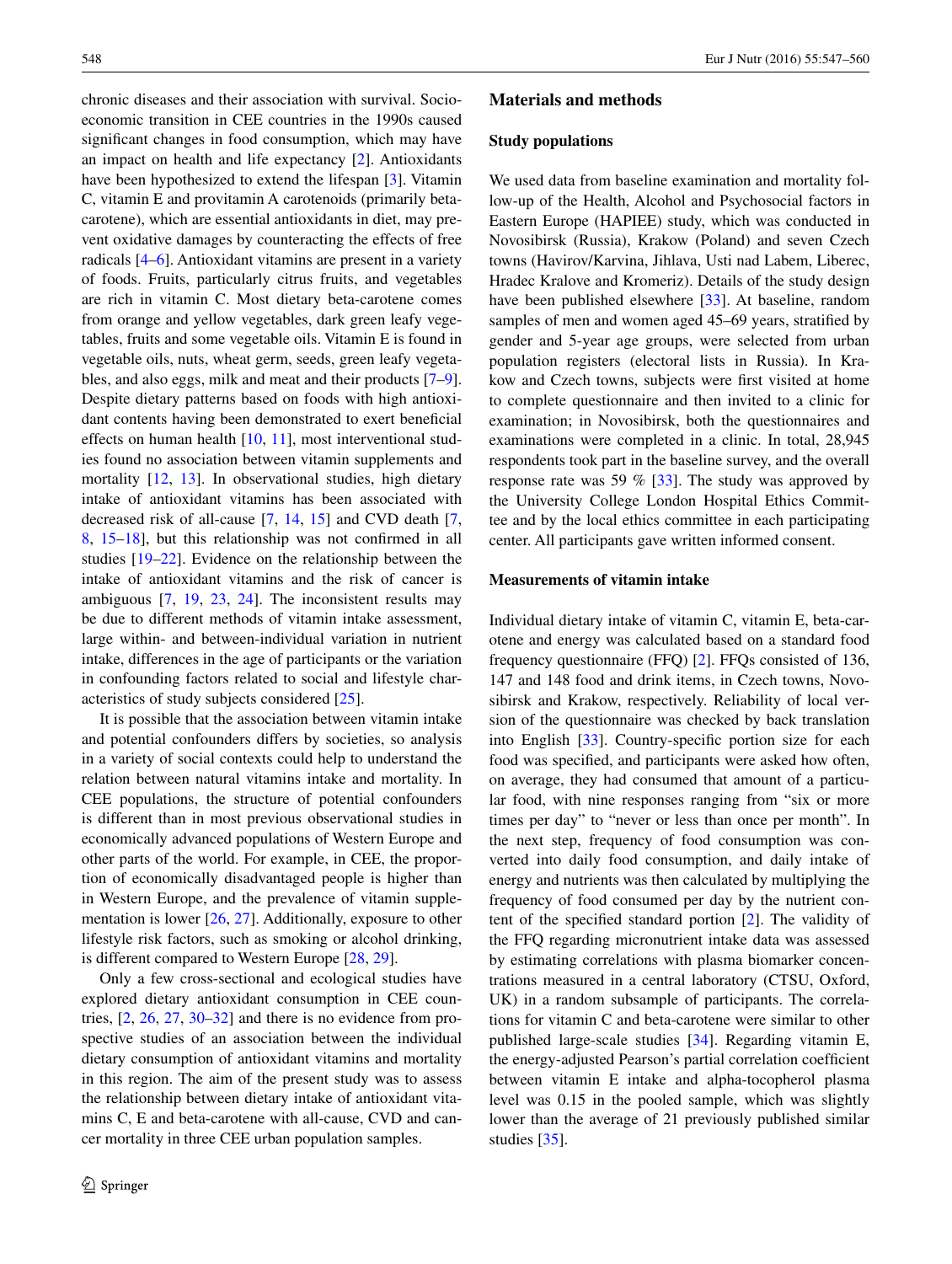For the present analysis, we excluded 709 individuals with invalid diet data (defined as having missing data on more than 50 % of food items or reported extreme values of energy intake: <500 kcal/day/>4500 kcal/day in women; <800 kcal/day/>5000 kcal/day in men). General information on supplementation with vitamins and minerals was collected based on the questions: "Do you take any vitamins or mineral supplements?" and "If yes, do these supplements contain vitamin C?" Those who declared to use supplements containing vitamin C regularly, at least three times per week, were classified as users of supplements of vitamin C.

### **Mortality**

Data on deaths were obtained by linkage with mortality registers. In the Krakow cohort, 716 (6.7 %) individuals at baseline did not agree for prospective observation and were not followed up. For the present analysis, the followup for vital status was complete until December 31 2010 in Krakow and Novosibirsk and until December 31 2011 for Czech towns. Median follow-up time was 8.1 years in Czech towns, 6.5 years in Novosibirsk and 7.1 years in Krakow. Cause-specific mortality was based on the ICD 10th revision: I00−I99 for CVD deaths and C00−C97 for cancer death. For 527 persons, no information on follow-up time was available, and they were excluded in this analysis. The final sample included in the analysis consisted of 26,993 individuals, of whom 2371 died during the follow-up period, including 997 CVD deaths and 830 cancer deaths.

### **Potential confounders**

At baseline examination, a standard questionnaire was used to collect data on age, gender, education (categorized into three groups: university, secondary and lower), current smoking (yes/no) and alcohol consumption during the last 12 months (g/day), health status (self-reported history of myocardial infarction, stroke, cancer and diabetes). Hypertension was defined as systolic blood pressure  $\geq$ 140 or diastolic blood pressure  $\geq 90$  mmHg or taking antihypertensive drugs. Based on standardized measurements of body weight and height, body mass index  $(BMI, kg/m<sup>2</sup>)$ was calculated and categorized into three groups: normal  $(BMI < 25.0)$ , overweight  $(BMI 25.0–29.9)$  and obese (BMI  $\geq$  30.0). Hypercholesterolemia was defined as having serum total cholesterol level  $\geq$ 5 mmol/l.

## **Statistical analysis**

Association between intake of antioxidant vitamins and all-cause and cause-specific mortality was evaluated by

Cox proportional hazards regression models. Person-years of observation were calculated from the date of baseline examination to the date of death or the end of followup, whichever came first. Individuals who were lost to follow-up were censored at the last date of contact. The proportional hazards assumptions in Cox models were checked using Schoenfeld's test examining interactions with log-transformed time to the event and indicating no significant violation of the assumption [\[36\]](#page-13-6). Countryand gender-specific quintiles of energy-adjusted intake of vitamins C, E and beta-carotene were made. Dietary intakes of vitamins were adjusted for total energy intake using the residual method  $[37]$  $[37]$  $[37]$ . Bottom quintile of vitamin intake was used as the reference category. First, analyses were made separately by country, and the associations between vitamin intakes and mortality were similar across the countries. Then, the interaction between quintiles of each antioxidant vitamin intake and countries was assessed by likelihood ratio test, comparing models with and without the interaction terms. Significant interactions were detected for men in the models testing influence of beta-carotene intake on the risk of both all-cause and CVD mortality and for women in the model testing influence of vitamin C intake on the risk of cancer mortality. In all other cases, no significant interaction was observed, and the data from the three centers were pooled. In the pooled data, two gender-specific Cox models were used: first adjusted for age and country; second additionally adjusted for other potential confounders (education, smoking status, alcohol intake, BMI, hypertension, diabetes, hypercholesterolemia, history of CVD or cancer and total energy intake).

For cause-specific mortality, individuals who died from causes other than those investigated were censored at the date of death. Additionally, we fitted models in which death from causes other than those investigated was treated as a competing risk. These models showed similar associations as those observed in non-competing risk models for deaths from cardiovascular diseases and cancer, so we did not present the results in the tables. Differences in the distributions of the studied characteristics between quintiles of vitamin intake were tested by  $\chi^2$  test for categorical variables. For continuous variables with normal and non-normal distribution, ANOVA and Kruskal–Wallis tests were used, respectively. To deal with the potential effect of reverse causality, additional models were run after excluding individuals who died within the first 2 years of followup and after excluding participants with history of myocardial infarction or stroke or cancer at baseline. Also, models after exclusion of users of vitamin C supplements were constructed. Statistica version 10.0 and R version 3.0.2. software were used;  $p < 0.05$  was set as the level of statistical significance.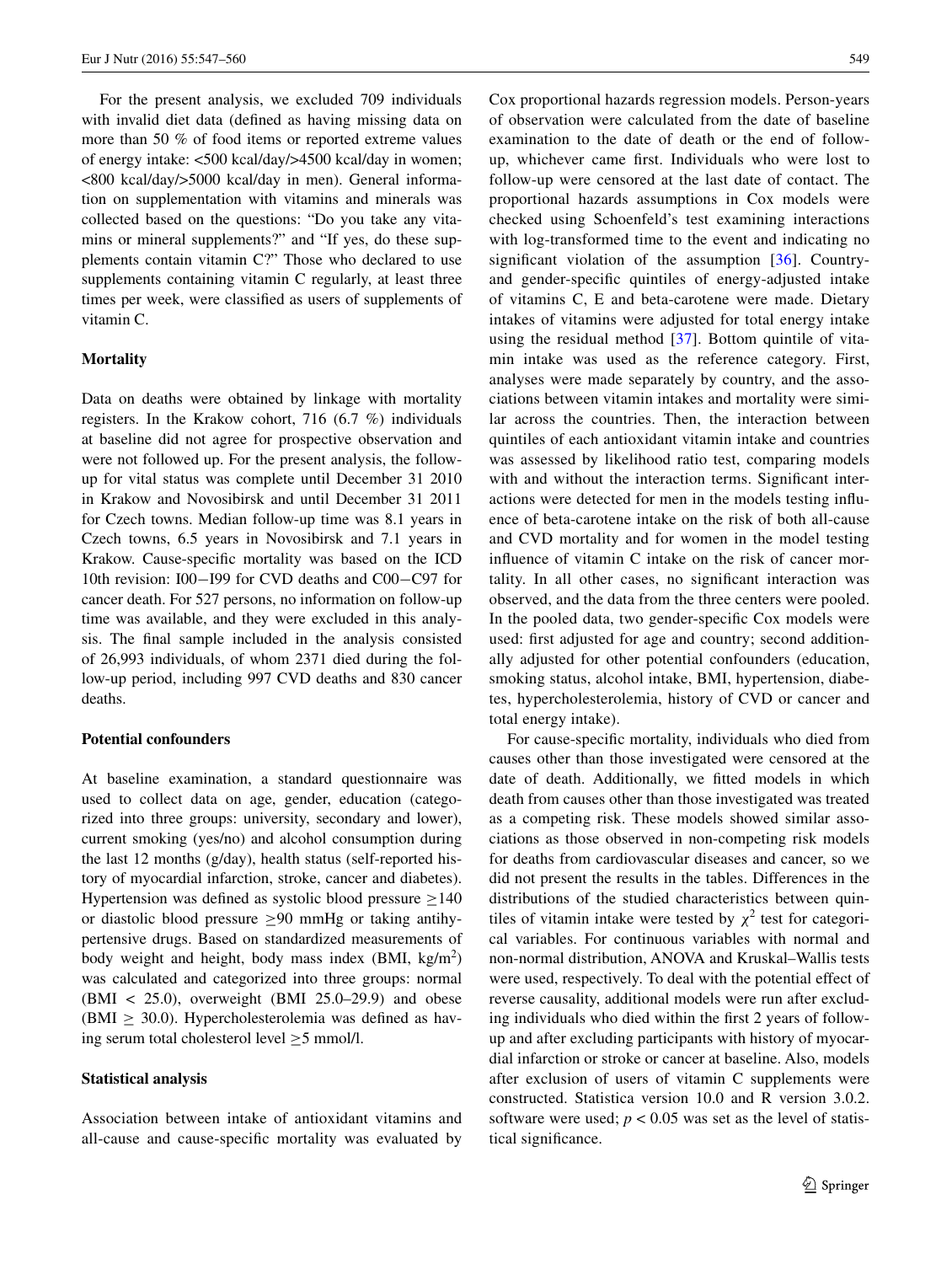<span id="page-3-0"></span>**Table 1** Baseline descriptive statistics and number of deaths by gender and population

| Baseline charac-                                               | Czech towns                |                            | Novosibirsk                  |                                | Krakow                   |                             |
|----------------------------------------------------------------|----------------------------|----------------------------|------------------------------|--------------------------------|--------------------------|-----------------------------|
| teristics                                                      | Men $n = 3793$             | Women $n = 4366$           | Men $n = 4074$               | Women $n = 4946$               | Men $n = 4775$           | Women $n = 5039$            |
| Age, mean (SD)                                                 | 58.6 (7.2)                 | 57.9(7.1)                  | 58.4 (7.0)                   | 58.1(7.1)                      | 57.9 (7.0)               | 57.4 (7.0)                  |
| Education $(\%)$                                               |                            |                            |                              |                                |                          |                             |
| Primary/voca-<br>tional                                        | 49.8                       | 48.8                       | 33.3                         | 40.3                           | 36.6                     | 28.6                        |
| Secondary                                                      | 31.8                       | 41.1                       | 34.7                         | 33.2                           | 33.4                     | 44.4                        |
| University                                                     | 18.4                       | 10.1                       | 32.0                         | 26.5                           | 30.0                     | 27.1                        |
| Current smokers<br>$(\%)$                                      | 26.7                       | 20.7                       | 48.8                         | 9.2                            | 33.8                     | 26.0                        |
| BMI $(kg/m2)$ ,<br>mean $(SD)$                                 | 28.3(4.0)                  | 28.1(5.0)                  | 26.6(4.4)                    | 30.2(5.7)                      | 28.0(4.0)                | 28.4(5.1)                   |
| Alcohol (g/day),<br>median $(q1-q3)$                           | 8.5(1.4–27.3)              | $0.8(0.1-3.9)$             | $6.6(1.2-21.0)$              | $0.7(0.1-1.1)$                 | $2.2(0.1 - 8.6)$         | $0.7(0.1-1.1)$              |
| Hypertension (%)                                               | 72.9                       | 58.3                       | 63.2                         | 67.0                           | 66.3                     | 55.9                        |
| Total cholesterol<br>(mmol/l), mean<br>(SD)                    | 5.6(1.0)                   | 5.8(1.0)                   | 6.0(1.2)                     | 6.5(1.3)                       | 5.7(1.1)                 | 5.9(1.1)                    |
| Diabetes $(\% )$                                               | 13.3                       | 10.2                       | 4.1                          | 6.1                            | 13.6                     | 10.1                        |
| History of MI or<br>stroke $(\%)$                              | 10.6                       | 4.6                        | 14.7                         | 8.6                            | 13.0                     | 6.1                         |
| History of cancer<br>(%)                                       | 4.2                        | 8.2                        | 1.3                          | 4.0                            | 3.3                      | 6.2                         |
| Total energy intake 2081.3 (670.8)<br>(kcal/day), mean<br>(SD) |                            | 1940.4 (662.2)             | 2742.8 (772.7)               | 2335.0 (688.8)                 | 2259.9 (680.9)           | 2046.8 (611.5)              |
| Use of supple-<br>ments with<br>vitamin $C(\%)$                | 14.1                       | 23.0                       | 5.9                          | 14.4                           | 9.9                      | 16.8                        |
| Vitamin C<br>$(mg/day)$ ,<br>median $(q1-q3)$                  | 134.4 (90.7-<br>196.6)     | 189.0 (123.4-<br>273.4)    | $71.2(52.5 - 102.4)$         | 89.7 (62.9-136.9)              | 123.9 (89.9-<br>174.1)   | $144.0(101.1 -$<br>204.1)   |
| Vitamin E<br>$(mg/day)$ ,<br>median $(q1-q3)$                  | $8.3(6.9-10.0)$            | $9.9(8.2 - 11.8)$          | $9.8(8.2 - 11.7)$            | $11.4(9.6-13.6)$               | $7.7(6.5-9.0)$           | $8.1(6.9-9.4)$              |
| Beta-carotene<br>(ug/day), median<br>$(q1-q3)$                 | 4528.5 (3295.7-<br>6358.9) | 5560.3 (3965.3-<br>8969.4) | 8662.3 (5770.5-<br>11,545.9) | 10,824.7 (7459.1-<br>13,684.2) | 6918 (4515.9-<br>9330.3) | 8037.5 (5308.9-<br>10,908.8 |
| Follow-up time<br>(years), mean<br>(SD)                        | 7.9(1.6)                   | 8.1(1.2)                   | 6.0(1.6)                     | 6.5(1.1)                       | 6.9(1.3)                 | 7.1(1.0)                    |
| Number of deaths<br>$(\%)$                                     | 447 (11.8)                 | 243(5.6)                   | 615(15.1)                    | 255(5.2)                       | 528(11.1)                | 283(5.6)                    |
| Number of CVD<br>deaths $(\%)$                                 | 166(4.4)                   | 83(1.9)                    | 333 (8.2)                    | 135(2.7)                       | 185(3.9)                 | 95(1.9)                     |
| Number of cancer<br>deaths $(\%)$                              | 186(4.9)                   | 115(2.6)                   | 145(3.6)                     | 74(1.5)                        | 196(4.1)                 | 114(2.3)                    |

# **Results**

Baseline characteristics of the studied sample by gender and country are presented in Table [1](#page-3-0). During followup, the number of total deaths was 1590 (12.6 %) in men and 781 (5.4 %) in women. Number of CVD and cancer deaths was 684 (5.4 %) and 527 (4.2 %) in men and 313 (2.2 %) and 303 (2.1 %) in women, respectively. Total energy intake and beta-carotene intake were the highest in Novosibirsk and the lowest in Czech towns, while intake of vitamin C was the lowest in Novosibirsk and the highest in Czech towns. The lowest vitamin E intake was observed in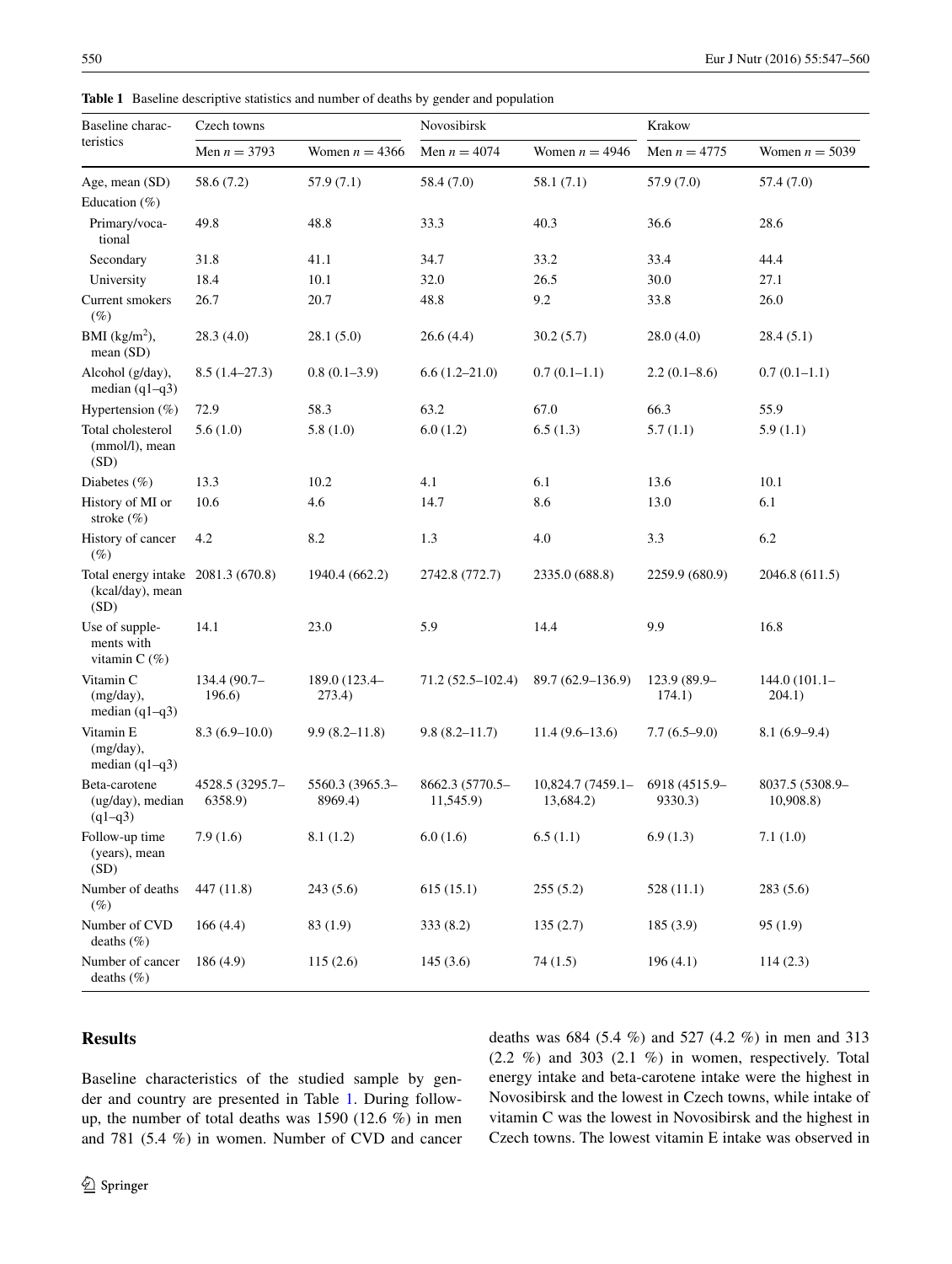Krakow. The proportion of participants with university education was similar in Novosibirsk and Krakow and lower in Czech towns. In Novosibirsk, the proportion of smoking men was the highest, and the proportion of smoking women was the lowest. Russian sample differed from the others by having the lowest frequency of diabetes, history of cancer, users of vitamin C supplement, but the highest frequency of history of CVD.

Distribution of gender-specific baseline characteristics across quintiles of vitamin C, vitamin E and beta-carotene intakes is presented in Table [2](#page-5-0). In men, high dietary intake of antioxidant vitamins was related to higher age, higher education, lower prevalence of smoking and alcohol consumption, lower caloric intake, use of vitamin C supplements and more frequent health problems (hypertension, diabetes and history of CVD). History of cancer in men was related to vitamin C intake but inversely related to vitamin E and beta-carotene intake. Women with high vitamin C intake were younger, better educated, more likely to consume alcohol, consume more calories and vitamin C supplements, healthier and had lower BMI, while women with high vitamin E and beta-carotene intake were older, less likely to smoke and drink alcohol and more likely to have health problems.

#### **All‑cause mortality**

Gender-specific HRs and 95 % CI for all-cause mortality by quintiles of antioxidant vitamin intakes in the pooled sample are presented in Table [3](#page-9-0). In men, inverse association between intake of vitamin C and all-cause mortality was observed but in a nonlinear manner. In the countrypooled analysis, risk of death was lower by 28 % in men in third quintile of vitamin C intake and by 20 % in fourth quintile compared with the bottom quintile. The strongest protective effect of vitamin C was seen for men in Novosibirsk (Supplementary Table I). Vitamin E intake was not associated with all-cause mortality in men, while beta-carotene consumption was associated with better survival only in men in Krakow.

In women, in the fully adjusted model, inverse U-shaped association between intake of vitamin E and all-cause mortality was observed. Women in third quintile had 33 % less risk of mortality, and those in fourth quintile had 23 % less risk than the lowest intake group. In pooled data, vitamin C and beta-carotene intake was not associated with all-cause mortality in women.

### **CVD mortality**

Gender-specific HRs and 95 % CI for CVD mortality by quintiles of antioxidant vitamin are presented in Table [4.](#page-10-0) In men, in the fully adjusted model of pooled data, higher intake of vitamin C was related to a modest decrease in CVD mortality risk; the risk was lower by 35 % in third quintile and by 23 % in fourth quintile compared with the bottom group. A beneficial effect of vitamin C was particularly observed in men in Novosibirsk (Supplementary Table II). Vitamin E was not related to CVD mortality in men in pooled data. Beta-carotene intake (in second quintile) was related to the decrease in CVD mortality in men in Czech towns only (Supplementary Table II). In women, no significant associations were observed between vitamin intakes and CVD mortality.

## **Cancer mortality**

Cancer mortality by quintiles of antioxidant vitamins is presented in Table [5](#page-11-0). In the fully adjusted model, there were no significant associations, neither in men, nor in women. In country-specific models in men (Supplementary Table III), vitamin C was significantly related to lower risk of cancer death by 46 and by 38 % in third quintile in Novosibirsk and in Krakow, respectively.

In our study, only 14 % of participants reported using any form of vitamin C supplementation. Exclusion of users of vitamin C supplements had no influence on the associations between antioxidant vitamins and mortality (Supplementary tables IV, V and VI). Exclusion of early deaths or those with history of CVD or cancer at baseline did not affect the results (data not shown).

# **Discussion**

This study, in three large urban population-based cohorts in CEE, did not find a strong evidence for a protective effect of antioxidant vitamin intake. There was some suggestion of protective effects in several subgroups (e.g., in men with moderate vitamin C intake and in women with moderate dietary intake of vitamin E), but the associations did not follow a dose–response pattern.

### **Limitations and strengths of this study**

There are some limitations that should be taken into account for the interpretation of our findings. First, selected samples were representative only for urban populations of Czech Republic, Russia and Poland. The overall response rate in the HAPIEE study was modest but similar to those in other contemporary cohort studies [\[1](#page-12-0)]. Second, we were not able to include a quantitative assessment of vitamin supplements, and the lack of such information may bias our findings. However, we controlled for vitamin C supplements use in the multivariable analyses and further stratification of the analysis according to this variable revealed in no substantial change in our results.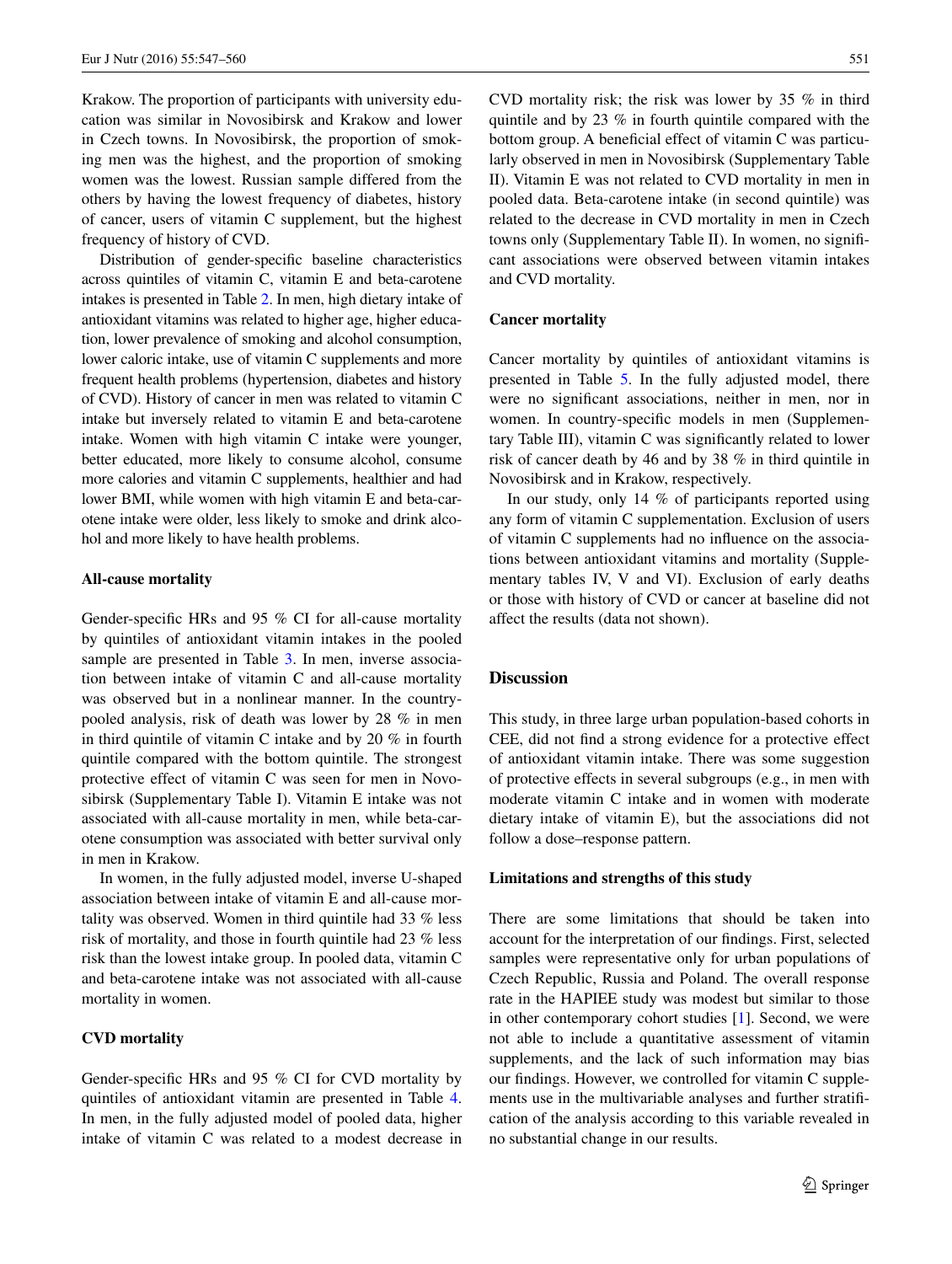<span id="page-5-0"></span>

| Characteristics                                     |                   | Quintiles of vitamin C intake (mg/day) |                     |                    |                     |          |                       | Quintiles of vitamin E intake (mg/day) |                      |                       |                    |                |
|-----------------------------------------------------|-------------------|----------------------------------------|---------------------|--------------------|---------------------|----------|-----------------------|----------------------------------------|----------------------|-----------------------|--------------------|----------------|
|                                                     | $1$ (low)         | $\mathcal{L}$                          | 3                   | 4                  | $5$ (high)          | p        | $1$ (low)             | $\sim$                                 | 3                    | 4                     | 5 (high)           | p              |
| Men                                                 |                   |                                        |                     |                    |                     |          |                       |                                        |                      |                       |                    |                |
| Median of vita-<br>min intake                       | 51.1              | 78.4                                   | 107.7               | 148.8              | 231.3               | 0.001    | 5.9                   | 7.3                                    | 8.5                  | 9.8                   | 12.2               | 0.001          |
| No. of subjects                                     | 2528              | 2528                                   | 2530                | 2527               | 2529                |          | 2531                  | 2527                                   | 2533                 | 2524                  | 2527               | $\overline{1}$ |
| No. of all-cause<br>deaths                          | 422               | 339                                    | 247                 | 267                | 315                 | 0.001    | 288                   | 290                                    | 299                  | 324                   | 389                | 0.001          |
| No. of CVD<br>deaths                                | 206               | 157                                    | 93                  | $\mathcal{S}$      | 129                 | 0.001    | 108                   | 109                                    | 118                  | 145                   | 204                | 0.001          |
| No. of cancer<br>deaths                             | 112               | 103                                    | 88                  | 101                | 123                 | ns       | 112                   | 109                                    | 106                  | 50                    | 103                | ns             |
| Age, mean (SD)<br>Education (%)                     | 58.4 (7.1)        | 58.1 (6.9)                             | 58.0 (7.0)          | 58.2 (7.1)         | 58.6 (7.1)          | 0.05     | 57.8 (7.0)            | 58.0(7.0)                              | 58.2(7.1)            | 58.3 (7.1)            | 59.0 (7.0)         | 0.001          |
| Lower                                               | 41.6              | 39.9                                   | 38.6                | 38.9               | 28.3                | 0.001    | 41.1                  | 40.6                                   | 37.3                 | 38.7                  | 39.7               | 0.05           |
| Secondary                                           | 36.3              | 32.7.                                  | 33.1                | 32.0               | 32.6                |          | 32.8                  | 34.1                                   | 34.7                 | 33.3                  | 31.8               |                |
| University                                          | 22.1              | 274                                    | 28.3                | 29.1               | 29.1                |          | 26.2                  | 25.3                                   | 28.0                 | 28.0                  | 28.5               |                |
| Current smokers<br>$(\%)$                           | 51.5              | 41.0                                   | 34.3                | 29.1               | 26.8                | 0.001    | 38.7                  | 34.8                                   | 35.1                 | 37.4                  | 36.6               | 0.05           |
| BMI (kg/m <sup>2</sup> ),<br>mean (SD)              | 26.5(4.4)         | 27.4(4.3)                              | 27.8 (4.0)          | 28.0 (4.0)         | 28.4(4.1)           | 0.001    | 27.7 (3.9)            | 27.8(4.1)                              | 27.7 (4.3)           | 27.4(4.3)             | 27.4(4.5)          | 0.01           |
| median $(q1-q3)$<br>Alcohol (g/day),                | $6.6(1.0-21.9)$   | 5.0 $(0.7 -$<br>17.2)                  | $4.5(0.7-$<br>14.9) | $4.4(0.7-$<br>14.9 | $3.8(0.7 -$<br>14.9 | $-0.001$ | $5.0(0.6 -$<br>(6.02) | $5.0(0.9 -$<br>17.1)                   | $5.0(0.7 -$<br>15.7) | $5.0(0.8 -$<br>15, 8) | $4.8(0.7-$<br>15.4 | ns             |
| intake (kcal/<br>day), mean<br>Total energy<br>(SD) | (835.3)<br>2436.7 | (774.2)<br>2386.3                      | (751.4)<br>2348.3   | (709.4)<br>2305.8  | (713.8)<br>2333.0   | $-0.001$ | (930.3)<br>2392.2     | (788.0)<br>2378.8                      | (721.9)<br>2345.7    | (687.7)<br>2372.8     | (632.8)<br>2320.0  | 0.01           |
| vitamin $C(\%)$<br>Use of supple-<br>ments with     | 5.8               | 7.9                                    | 9.3                 | 10.4               | 15.9                | $-0.001$ | 13.0                  | 12.6                                   | 13.5                 | 12.9                  | 11.9               | ns             |
| Hypertension<br>$(\%)$                              | 62.7              | 65.9                                   | 66.7                | 68.6               | 71.6                | 0.001    | 66.3                  | 66.0                                   | 66.5                 | 66.4                  | 69.7               | 0.05           |
| (mmol/l), mean<br>Total cholesterol<br>(SD)         | 5.9 (1.2)         | 5.9 (1.2)                              | 5.8 (1.1)           | 5.7 (1.1)          | 5.7(1.1)            | 0.001    | 5.8 (1.1)             | 5.8 (1.1)                              | 5.8 (1.1)            | 5.8(1.1)              | 5.8 (1.2)          | ns             |
| Diabetes (%)                                        | 6.4               | 8.6                                    | 10.3                | 12.5               | 14.4                | 0.001    | 9.3                   | 10.2                                   | 9.9                  | 10.6                  | 12.1               | 0.05           |
| History of CVD<br>$(\%)$                            | 14.5              | 13.4                                   | 12.0                | $\overline{111}$   | 13.3                | 0.01     | 10.9                  | 11.4                                   | 12.9                 | 12.9                  | 16.3               | 0.001          |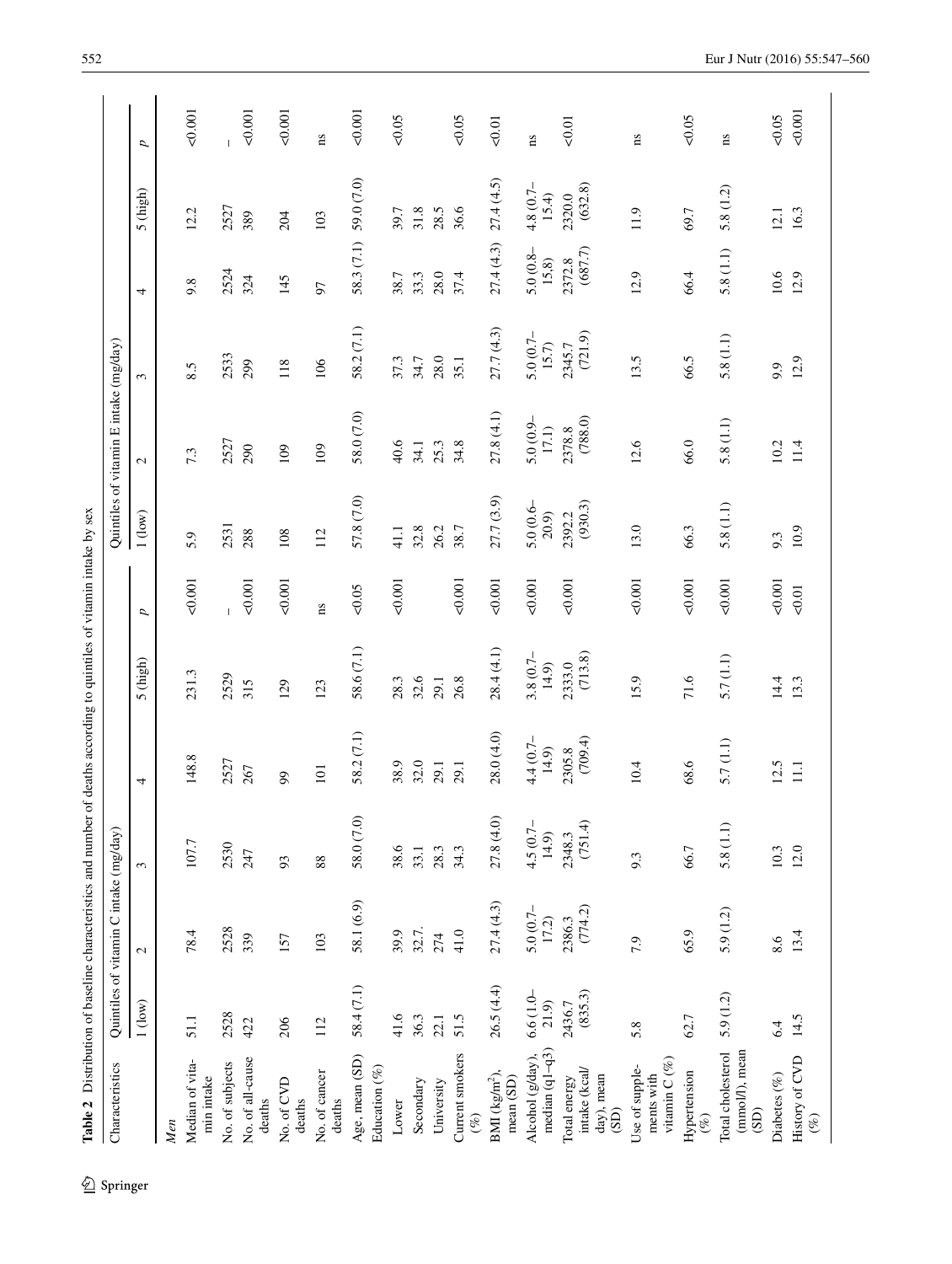| Table 2 continued                                   |                   |                                        |                     |                   |                   |         |                   |                                        |                   |                     |                   |       |
|-----------------------------------------------------|-------------------|----------------------------------------|---------------------|-------------------|-------------------|---------|-------------------|----------------------------------------|-------------------|---------------------|-------------------|-------|
| Characteristics                                     |                   | Quintiles of vitamin C intake (mg/day) |                     |                   |                   |         |                   | Quintiles of vitamin E intake (mg/day) |                   |                     |                   |       |
|                                                     | $1$ (low)         | $\mathcal{L}$                          | ω                   | 4                 | 5 (high)          | Þ       | $1$ (low)         | $\mathcal{L}$                          | 3                 | 4                   | 5 (high)          | p     |
| History of cancer<br><b>Women</b><br>$(\%)$         | 2.1               | 2.6                                    | 2.7                 | 3.8               | 3.3               | $-0.01$ | 3.4               | 3.5                                    | 2.5               | 2.7                 | 2.5               | ns    |
| Median of vita-<br>min intake                       | 59.3              | 94.7                                   | 133.8               | 189.6             | 308.2             | 0.001   | 6.6               | 8.3                                    | 9.6               | 11.2                | 14.1              | 0.001 |
| No. of subjects                                     | 2871              | 2870                                   | 2869                | 2870              | 2871              |         | 2868              | 2873                                   | 2869              | 2867                | 2874              |       |
| No. of all-cause<br>deaths                          | 187               | 145                                    | 162                 | 144               | 143               | 0.05    | 196               | 154                                    | 126               | 140                 | 165               | 0.001 |
| No. of CVD<br>deaths                                | $\overline{5}$    | 56                                     | $\pmb{\mathcal{S}}$ | 52                | 51                | 0.001   | 68                | 57                                     | 60                | 56                  | 72                | ns    |
| No. of cancer<br>deaths                             | 59                | 55                                     | $\mathcal{O}$       | 59                | $68\,$            | ns      | 74                | $\infty$                               | 50                | 57                  | $\mathcal{S}$     | ns    |
| Age, mean (SD)<br>Education (%)                     | 58.7 (7.3)        | 57.8(7.1)                              | 57.4(7.0)           | 57.4 (7.0)        | 57.5 (6.9)        | 0.001   | 57.7 (7.2)        | 57.5 (7.0)                             | 57.7 (7.0)        | 57.7 (7.0)          | 58.3 (7.2)        | 0.001 |
| Lower                                               | 44.0              | 39.6                                   | 37.8                | 35.4              | 37.0              | 0.001   | 35.7              | 37.4                                   | 37.7              | 39.1                | 43.9              | 0.001 |
| Secondary                                           | 37.3              | 38.2                                   | 40.0                | 40.9              | 41.3              |         | 41.6              | 40.5                                   | 40.9              | 39.7                | 35.0              |       |
| University                                          | 18.7              | 22.3                                   | 22.2                | 23.7              | 21.6              |         | 22.7              | 22.1                                   | 21.4              | 21.2                | 21.1              |       |
| Current smokers<br>$(\%)$                           | 16.3              | 18.9                                   | 20.1                | 19.0              | 18.7              | 0.01    | 24.9              | 21.0                                   | 18.6              | 16.3                | 12.2              | 0.001 |
| $\mathbf{BMI}$ (kg/m <sup>2</sup> ),<br>mean (SD)   | 29.5(5.8)         | 29.2(5.5)                              | 29.0 (5.2)          | 28.6 (5.2)        | 28.6 (5.2)        | 0.001   | 28.1(5.1)         | 28.6 (5.2)                             | 28.9(5.4)         | 29.2(5.4)           | 30.0(5.7)         | 0.001 |
| median $(q1-q3)$<br>Alcohol (g/day),                | $0.3(0.0 - 1.1)$  | $0.3(0.0-1.3)$ $0.3(0.0-1.$            | $\tilde{\zeta}$     | $0.4(0.0 - 2.3)$  | $0.4(0.0 - 2.3)$  | 0.001   | $0.2(0.0 - 1.3)$  | $0.3(0.0 - 1.6)$                       | $0.4(0.0 - 2.1)$  | $0.6(0.1 -$<br>2.0) | $0.7(0.1 - 1.7)$  | 0.001 |
| intake (kcal/<br>day), mean<br>(SD)<br>Total energy | (715.0)<br>2070.8 | (680.1)<br>2099.7                      | (664.9)<br>2092.5   | (636.8)<br>2118.6 | (670.8)<br>2187.2 | 0.001   | (798.2)<br>2004.2 | (686.9)<br>2110.7                      | (658.7)<br>2129.4 | (621.0)<br>2152.0   | (577.8)<br>2172.4 | 0.001 |
| vitamin C $(\%)$<br>Use of supple-<br>ments with    | 11.5              | 15.0                                   | 18.6                | 20.7              | 23.4              | 0.001   | 22.7              | 21.6                                   | 24.6              | 24.3                | 21.9              | 0.05  |
| Hypertension<br>$(\%)$                              | 64.3              | 63.1                                   | 59.2                | 58.0              | 58.9              | 0.001   | 55.8              | 58.0                                   | 60.7              | 62.4                | 66.5              | 0.001 |
| Total cholesterol,<br>(mmol/l), mean<br>(SD)        | 6.4(1.3)          | 6.2(1.2)                               | 6.1(1.2)            | 6.0(1.2)          | 6.0(1.1)          | 0.001   | 6.0(1.1)          | 6.1(1.2)                               | 6.1(1.2)          | 6.2(1.3)            | 6.3(1.3)          | 0.001 |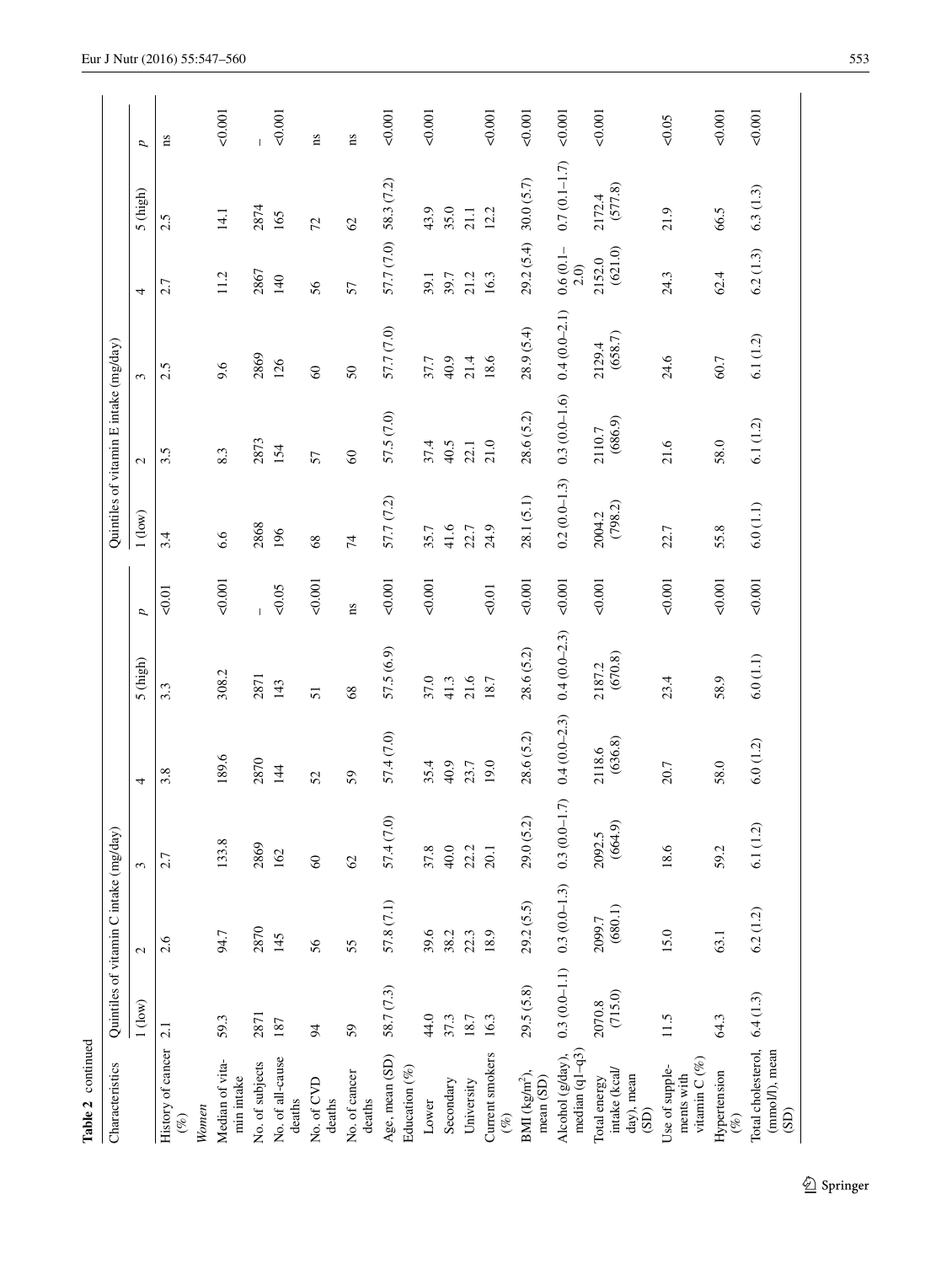| Characteristics                                              |           | Quintiles of vitamin C intake (mg/day)     |           |                 |                       |         |                 |               | Quintiles of vitamin E intake (mg/day) |     |             |    |
|--------------------------------------------------------------|-----------|--------------------------------------------|-----------|-----------------|-----------------------|---------|-----------------|---------------|----------------------------------------|-----|-------------|----|
|                                                              | $1$ (low) | $\sim$                                     | 3         | 4               | 5 (high)              | p       | $1$ (low)       | $\mathcal{L}$ | $\epsilon$                             | 4   | 5 (high)    | d  |
| Diabetes (%)                                                 | $7.1\,$   | 8.9                                        | 9.4       | 8.9             | 9.3                   | $-0.05$ | 8.7             | 8.4           | 8.9                                    | 8.2 | 6.6         | ns |
| History of CVD<br>$(\%)$                                     | 8.6       | 6.6                                        | 6.5       | 5.4             | 5.5                   | 0.001   | 6.0             | 6.2           | 6.4                                    | 6.3 | 7.6         | ns |
| History of cancer 4.6<br>$(\%)$                              |           | 5.8                                        | 5.7       | 6.5             | 7.5                   | 0.001   | 6.5             | 5.3           | 6.8                                    | 5.8 | 6.0         | ns |
| Characteristics                                              |           | Quintiles of beta-carotene intake (ug/day) |           |                 |                       |         |                 |               |                                        |     |             |    |
|                                                              |           | $1$ (low)                                  | $\sim$    |                 | $\epsilon$            |         | 4               |               | 5 (high)                               |     | p           |    |
| Men                                                          |           |                                            |           |                 |                       |         |                 |               |                                        |     |             |    |
| Median of vitamin intake                                     |           | 2897.2                                     | 4559.7    |                 | 6495.0                |         | 8879.4          |               | 12,730.7                               |     | 0.001       |    |
| No. of subjects                                              |           | 2528                                       | 2529      |                 | 2529                  |         | 2528            |               | 2528                                   |     |             |    |
| No. of all-cause deaths                                      |           | 296                                        | 266       |                 | 315                   |         | 322             |               | 391                                    |     | 0.001       |    |
| No. of CVD deaths                                            |           | 115                                        | 100       |                 | 138                   |         | 143             |               | 188                                    |     | 0.001       |    |
| No. of cancer deaths                                         |           | 120                                        | 93        |                 | 109                   |         | 50              |               | 108                                    |     | $_{\rm ns}$ |    |
| Age, mean (SD)                                               |           | 57.4(6.9)                                  | 57.7(7.1) |                 | 57.9 <sub>(7.1)</sub> |         | 58.7 (7.0)      |               | 59.5 (7.0)                             |     | 0.001       |    |
| Education (%)<br>Lower                                       |           | 43.3                                       | 39.4      |                 | 37.5                  |         | 38.5            |               | 38.6                                   |     | 0.001       |    |
| Secondary                                                    |           | 31.4                                       | 33.9      |                 | 35.7                  |         | 34.2            |               | 31.4                                   |     |             |    |
| University                                                   |           | 25.3                                       | 26.7      |                 | 26.8                  |         | 27.3            |               | 30.0                                   |     |             |    |
| Current smokers (%)                                          |           | 37.9                                       | 33.9      |                 | 36.4                  |         | 37.7            |               | 36.8                                   |     | 0.05        |    |
| BMI $(kg/m2)$ , mean (SD)                                    |           | 27.7(4.1)                                  | 27.8(4.2) |                 | 27.5(4.2)             |         | 27.5(4.1)       |               | 27.4(4.5)                              |     | $<0.05$     |    |
| Alcohol (g/day), median<br>$(q1 - q3)$                       |           | $7.0(1.0-23.5)$                            |           | $5.8(0.8-20.3)$ | $4.9(0.7 - 15.4)$     |         | $4.3(0.7-15.2)$ |               | $3.1(0.4 - 12.0)$                      |     | 0.001       |    |
| Total energy intake (kcal/ 2288.0 (838.1)<br>day), mean (SD) |           |                                            | 2321.9    | (826.9)         | 2524.7 (799.4)        |         | 2444.7 (710.5)  |               | 2230.4 (544.9)                         |     | 0.001       |    |
| Use of supplements with<br>vitamin $C(\%)$                   |           | 13.9                                       | 14.1      |                 | 13.5                  |         | 11.1            |               | 11.3                                   |     | 50.01       |    |
| Hypertension (%)                                             |           | 66.6                                       | 68.9      |                 | 65.0                  |         | 66.6            |               | 68.0                                   |     | $_{\rm ns}$ |    |
| (mmol/l), mean (SD)<br>Total cholesterol                     |           | 5.8(1.1)                                   | 5.8(1.1)  |                 | 5.8(1.2)              |         | 5.8(1.1)        |               | 5.9(1.1)                               |     | 0.05        |    |
| Diabetes (%)                                                 |           | 8.9                                        | 10.1      |                 | 11.1                  |         | $\Xi$           |               | 11.1                                   |     | $<0.05$     |    |
| History of CVD $(\%)$                                        |           | $10.7\,$                                   | 11.1      |                 | 11.7                  |         | 13.1            |               | 17.6                                   |     | 0.001       |    |
| History of cancer (%)                                        |           | 3.1                                        | 3.5       |                 | 3.1                   |         | 2.5             |               | 2.4                                    |     | ns          |    |
| Women                                                        |           |                                            |           |                 |                       |         |                 |               |                                        |     |             |    |
| Median of vitamin intake 3446.9                              |           |                                            |           |                 |                       |         |                 |               |                                        |     |             |    |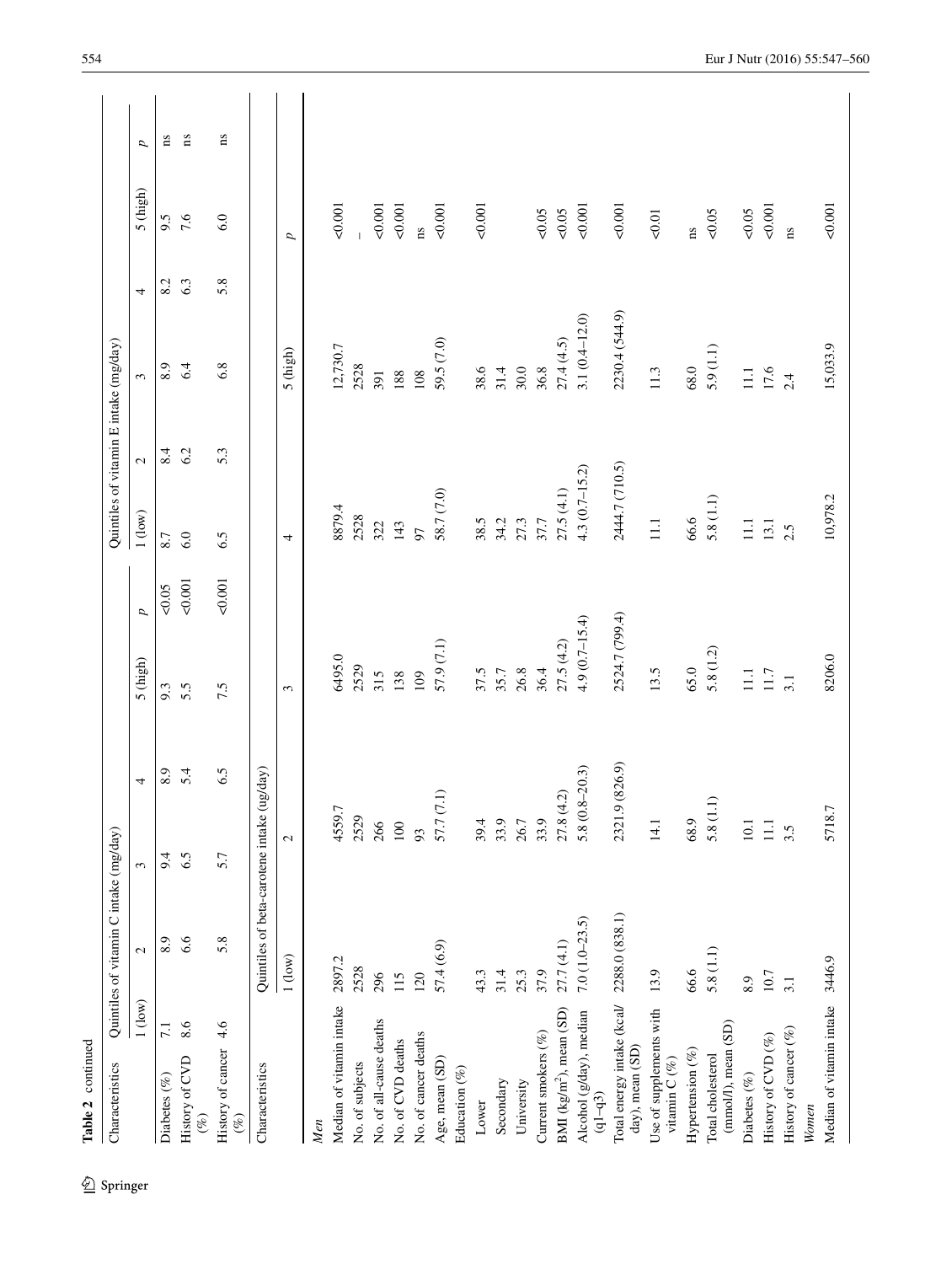| Table 2 continued                                            |                                            |                                     |                                      |                      |                            |                           |
|--------------------------------------------------------------|--------------------------------------------|-------------------------------------|--------------------------------------|----------------------|----------------------------|---------------------------|
| Characteristics                                              | Quintiles of beta-carotene intake (ug/day) |                                     |                                      |                      |                            |                           |
|                                                              | $1$ (low)                                  | $\sim$                              | $\tilde{\epsilon}$                   |                      | 5 (high)                   | d                         |
| No. of subjects                                              | 2871                                       | 2869                                | 2870                                 | 2871                 | 2870                       |                           |
| No. of all-cause deaths                                      | 160                                        | 159                                 |                                      |                      |                            | $\mathbf{n}\mathbf{s}$    |
| No. of CVD deaths                                            | 59                                         | $\mbox{ }^{60}$                     | $154$<br>63                          | $\frac{46}{32}$      | $\frac{162}{12}$           | $\mathbf{n}$ s            |
| No. of cancer deaths                                         | $\overline{7}$                             | 59                                  | 57                                   |                      |                            | $_{\rm ns}$               |
| Age, mean (SD)                                               | 56.8 (7.0)                                 | $\widehat{c}$<br>57.2(7)            | 58.0 (7.0)                           | 57.8(7.1)            | 59.1 (7.0)                 | 0.001                     |
| Education (%)                                                |                                            |                                     |                                      |                      |                            |                           |
| Lower                                                        | 39.7                                       | 38.5                                |                                      |                      |                            | 0.001                     |
| Secondary                                                    | 40.9                                       | 40.0                                | $37.8$<br>$40.8$<br>$21.4$<br>$19.9$ | 37.3<br>39.8<br>22.9 | $40.4$<br>$36.2$<br>$23.4$ |                           |
| University                                                   | 19.4                                       | 21.5                                |                                      |                      |                            |                           |
| Current smokers (%)                                          | 24.4                                       | 20.8                                |                                      | 14.8                 | 13.0                       | 0.001                     |
| BMI $(kg/m^2)$ , mean (SD)                                   | 28.2 (5.2)                                 | 28.6 (5.2)                          |                                      | 29.4(5.6)            | 29.8 (5.6)                 | 0.001                     |
| Alcohol (g/day), median<br>$(q1 - q3)$                       | $0.6(0.0 - 2.5)$                           | $0.5(0.0-2.5)$                      | $28.9(5.3)$<br>0.3 (0.0-1.7)         | $0.4(0.1 - 1.4)$     | $0.3(0.0 - 1.0)$           | 0.001                     |
| Total energy intake (kcal/ 1940.4 (745.2)<br>day), mean (SD) |                                            | (726.7)<br>2185.4                   | 2194.8 (706.6)                       | 2287.4 (588.1)       | 1960.9 (505.3)             | 0.001                     |
| Use of supplements with<br>vitamin $C(\%)$                   | 24.6                                       | 24.8                                | 23.5                                 | $20.9\,$             | 21.2                       | $_{\rm ns}$               |
| Hypertension (%)                                             | 55.1                                       | 57.7                                | 59.8                                 | 62.3                 | 68.4                       | 0.001                     |
| (mmol/l), mean (SD)<br>Total cholesterol,                    | 6.0(1.1)                                   | $\widehat{\mathcal{L}}$<br>6.1(1.1) | $6.1\,(1.2)$                         | 6.2(1.2)             | 6.3(1.3)                   | 0.001                     |
| Diabetes (%)                                                 | 8.2                                        | 8.5                                 | 8.5                                  | 7.1                  | $\frac{10.6}{8.6}$         | 50.01                     |
| History of CVD $(\%)$                                        | 5.2                                        | 5.4                                 | 6.3                                  |                      |                            | 0.001                     |
| History of cancer (%)                                        | 6.3                                        | 6.5                                 | 6.2                                  | 5.0                  | 6.2                        | $\overline{\mathbf{n}}$ s |
| <i>ns</i> not significant, $p > 0.05$                        |                                            |                                     |                                      |                      |                            |                           |

 $\underline{\textcircled{\tiny 2}}$  Springer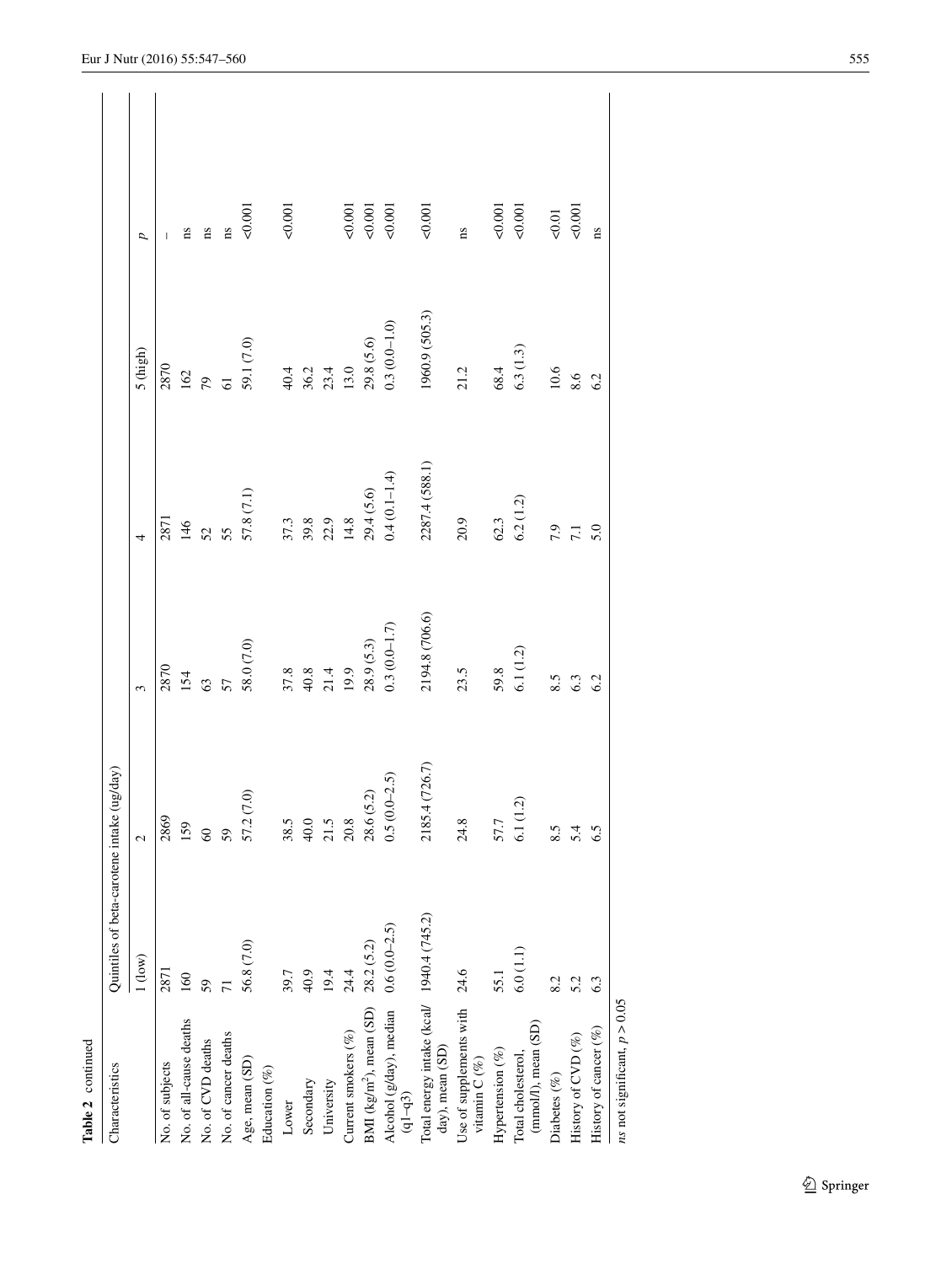<span id="page-9-0"></span>**Table 3** Age and multivariableadjusted HR (95 % CI) of all-cause mortality in men and women according to quintiles of vitamin intakes

|                            |              | Quintiles of vitamin intake |                     |                     |                     |
|----------------------------|--------------|-----------------------------|---------------------|---------------------|---------------------|
|                            | $1$ (low)    | 2                           | 3                   | $\overline{4}$      | $5$ (high)          |
| Men                        |              |                             |                     |                     |                     |
| Vitamin C                  |              |                             |                     |                     |                     |
| Model 1 <sup>a</sup>       | 1            | $0.85(0.73 - 0.98)$         | $0.62(0.53 - 0.74)$ | $0.68(0.58 - 0.80)$ | $0.78(0.67-0.92)$   |
| Model $2^b$                | 1            | $0.93(0.80-1.08)$           | $0.72(0.61 - 0.85)$ | $0.80(0.68 - 0.95)$ | $0.92(0.78 - 1.09)$ |
| Vitamin E                  |              |                             |                     |                     |                     |
| Model $1a$                 | 1            | $0.97(0.83 - 1.15)$         | $0.97(0.83 - 1.15)$ | $1.02(0.87-1.20)$   | $1.14(0.97-1.34)$   |
| Model $2^b$                | 1            | $0.98(0.83 - 1.15)$         | $0.98(0.83 - 1.15)$ | $1.02(0.87-1.20)$   | $1.08(0.92 - 1.27)$ |
| Beta-carotene <sup>c</sup> |              |                             |                     |                     |                     |
| Model $1a$                 | $\mathbf{1}$ | $0.88(0.70-1.11)$           | $0.94(0.69-1.26)$   | $0.89(0.70-1.14)$   | $1.02(0.84 - 1.23)$ |
| Model $2^b$                | $\mathbf{1}$ | $0.91(0.75 - 1.10)$         | $0.96(0.69-1.33)$   | $0.87(0.68 - 1.12)$ | $0.99(0.83 - 1.17)$ |
| Women                      |              |                             |                     |                     |                     |
| Vitamin C                  |              |                             |                     |                     |                     |
| Model 1 <sup>a</sup>       | $\mathbf{1}$ | $0.81(0.65 - 1.01)$         | $0.90(0.72 - 1.12)$ | $0.78(0.62 - 0.99)$ | $0.76(0.60 - 0.97)$ |
| Model $2b$                 | 1            | $0.85(0.68 - 1.06)$         | $1.00(0.80-1.26)$   | $0.91(0.72 - 1.15)$ | $0.91(0.71-1.16)$   |
| Vitamin E                  |              |                             |                     |                     |                     |
| Model 1 <sup>a</sup>       | 1            | $0.80(0.65 - 0.99)$         | $0.66(0.52 - 0.83)$ | $0.74(0.59-0.93)$   | $0.84(0.66-1.06)$   |
| Model $2b$                 | 1            | $0.85(0.69-1.06)$           | $0.67(0.53 - 0.84)$ | $0.77(0.61 - 0.97)$ | $0.85(0.67-1.08)$   |
| Beta-carotene              |              |                             |                     |                     |                     |
| Model $1a$                 | 1            | $0.97(0.77-1.20)$           | $0.87(0.69-1.09)$   | $0.86(0.68 - 1.08)$ | $0.88(0.70-1.10)$   |
| Model $2b$                 | 1            | $1.03(0.83 - 1.29)$         | $0.93(0.74 - 1.17)$ | $0.93(0.74 - 1.18)$ | $0.86(0.68 - 1.08)$ |

<sup>a</sup> Adjusted to: age, country

<sup>b</sup> Adjusted to: age, country, education, smoking status, alcohol intake, BMI, hypertension, diabetes, hypercholesterolemia, history of CVD or cancer, total energy intake

<sup>c</sup> Significant heterogeneity between cohorts was found, see also Supplementary Table I for country-specific results

Third, although we controlled for the most important covariates, additional confounding factors may exist. Vitamin intake may be correlated with overall diet quality, physical activity and socioeconomical status (other than education), and we cannot exclude the possibility that the beneficial effects of vitamins may be mediated by more complex and multifactorial mechanisms. A further weakness of the study is that we did not adjust the results for the intake of saturated fatty acids; however, this effect was partially controlled by adjustment for total energy intake, which is strongly correlated with saturated fat intake. Finally, the use of FFQ may lead to an overestimation of some healthy foods, such as fruits and vegetables, and an underreporting of fats and oil intake, which in turn may result in overestimating vitamin C and beta-carotene consumption and underestimating vitamin E intake.

On the other hand, the major strength of the present study is its large size and prospective design. To the best of our knowledge, this is the first prospective study in CEE countries which has explored the relation between dietary antioxidant vitamin intakes and mortality in large cohorts. Detailed and reliable assessment of individual diet was made; moreover, FFQ data were validated against plasma biomarkers in a substudy [[34\]](#page-13-4). Analyses were conducted separately for men and women. Associations stayed unchanged after exclusion of people with history of CVD or cancer at baseline, or early death (first 2 years of followup) or users of vitamin C supplements. Furthermore, the study was done in samples with different exposure to other cardiovascular risk factors compared to Western Europe. For example, we found high prevalence of smoking, binge drinking and unhealthy diet, and weak association between education and economic position in our cohorts [[1,](#page-12-0) [2,](#page-12-1) [28,](#page-12-22) [29](#page-13-0), [31](#page-13-8), [33](#page-13-3)].

### **Interpretation of the results**

Our results are consistent to some extent with previously published observational studies. In some cohorts, dietary intake of vitamin C was inversely associated with total and CVD mortality [[7,](#page-12-5) [15–](#page-12-12)[17,](#page-12-23) [38](#page-13-9)[–40](#page-13-10)], but other studies did not observe such association [\[19](#page-12-15), [20\]](#page-12-24). Excess vitamin C con-sumed is excreted from the body [\[21](#page-12-25), [41](#page-13-11)]. Experimental studies reported that very high concentration of vitamin C does not necessarily exert health benefits, instead may have potential harmful effects due to its pro-oxidant side effect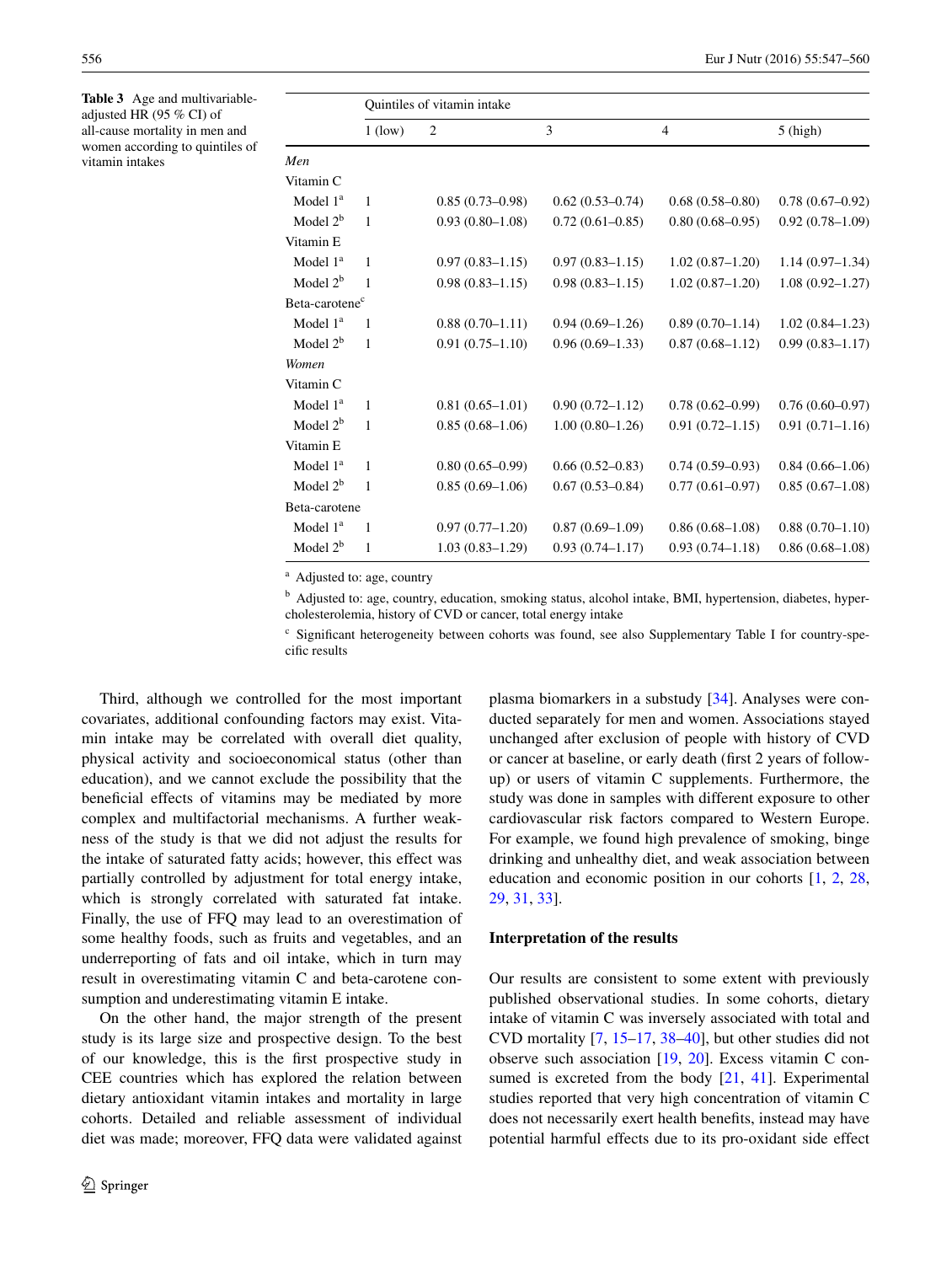<span id="page-10-0"></span>**Table 4** Age and multivariableadjusted HR (95 % CI) of CVD mortality in men and women according to quintiles of vitamin intakes

*Men* Vitami

Vitam

Beta-c

*Women* Vitam

Vitam

Beta-c

|                           |              | Quintiles of vitamin intake |                     |                     |                     |
|---------------------------|--------------|-----------------------------|---------------------|---------------------|---------------------|
|                           | $1$ (low)    | $\overline{2}$              | 3                   | $\overline{4}$      | $5$ (high)          |
| 1en                       |              |                             |                     |                     |                     |
| 'itamin C                 |              |                             |                     |                     |                     |
| Model 1 <sup>a</sup>      | 1            | $0.90(0.73 - 1.11)$         | $0.58(0.45 - 0.75)$ | $0.66(0.51-0.85)$   | $0.83(0.65-1.06)$   |
| Model $2b$                | 1            | $0.98(0.79-1.22)$           | $0.65(0.50-0.84)$   | $0.77(0.59-0.99)$   | $0.94(0.74 - 1.21)$ |
| 'itamin E                 |              |                             |                     |                     |                     |
| Model 1 <sup>a</sup>      | 1            | $0.95(0.72 - 1.23)$         | $0.96(0.74 - 1.25)$ | $1.09(0.85 - 1.41)$ | $1.33(1.04 - 1.41)$ |
| Model $2b$                | $\mathbf{1}$ | $0.95(0.72 - 1.23)$         | $0.93(0.72 - 1.21)$ | $1.07(0.83 - 1.38)$ | $1.20(0.93 - 1.54)$ |
| eta-carotene <sup>c</sup> |              |                             |                     |                     |                     |
| Model 1 <sup>a</sup>      | 1            | $0.74(0.58 - 0.96)$         | $0.94(0.66 - 1.35)$ | $0.93(0.74 - 1.18)$ | $1.00(0.79-1.26)$   |
| Model $2b$                | 1            | $0.76(0.58 - 0.98)$         | $0.95(0.65-1.39)$   | $0.90(0.71 - 1.14)$ | $0.92(0.73 - 1.16)$ |
| <sup>7</sup> omen         |              |                             |                     |                     |                     |
| 'itamin C                 |              |                             |                     |                     |                     |
| Model 1 <sup>a</sup>      | 1            | $0.72(0.51-1.00)$           | $0.84(0.60-1.19)$   | $0.73(0.51-1.06)$   | $0.72(0.49 - 1.05)$ |
| Model $2b$                | 1            | $0.75(0.53-1.05)$           | $0.93(0.66 - 1.32)$ | $0.86(0.60-1.25)$   | $0.87(0.59-1.28)$   |
| 'itamin E                 |              |                             |                     |                     |                     |
| Model 1 <sup>a</sup>      | 1            | $0.82(0.58 - 1.17)$         | $0.82(0.57-1.17)$   | $0.73(0.50-1.07)$   | $0.81(0.56 - 1.18)$ |
| Model $2^b$               | 1            | $0.86(0.60-1.23)$           | $0.81(0.56 - 1.16)$ | $0.76(0.52 - 1.11)$ | $0.81(0.55 - 1.18)$ |
| eta-carotene              |              |                             |                     |                     |                     |

<sup>a</sup> Adjusted to: age, country

<sup>b</sup> Adjusted to: age, country, education, smoking status, alcohol intake, BMI, hypertension, diabetes, hypercholesterolemia, history of CVD or cancer, total energy intake

Model  $1^a$  1 0.95 (0.66–1.36) 0.87 (0.61–1.25) 0.68 (0.46–1.00) 0.89 (0.62–1.27) Model 2<sup>b</sup> 1 1.01 (0.70–1.46) 0.95 (0.66–1.37) 0.73 (0.49–1.08) 0.85 (0.59–1.23)

<sup>c</sup> Significant heterogeneity between cohorts was found, see also Supplementary Table II for country-specific results

[\[42](#page-13-12)]. Indeed, under certain conditions, such as the presence of free transition metals, vitamin C may function as a pro-oxidant [\[43](#page-13-13)]. This may explain partially that in our analysis, we did not find a dose–response effect of vitamin C intake and mortality.

Potential mechanisms that may explain the beneficial effect of vitamin C intake on mortality were postulated. Vitamin C was found to protect vascular endothelium, preventing uncontrolled vascular smooth muscle cells proliferation, and inhibit the effects of pro-inflammatory cytokines and adhesion molecules which are important in atherogenesis [\[4](#page-12-3)]. However, in the present study, we did not observe clear inverse associations between dietary vitamin C intake and all-cause or CVD mortality. There was an indication of protective effect of moderate intake in men, but not in women; this could be partly explained by the small number of female deaths. Further, women in our cohort had higher mean intake of vitamin C than men, and consequently, the threshold for the lowest quintile (the highest risk) was also higher. Indeed, if the same cutoff points were adopted for both sexes, the results in women were closer to results in men. However, there were differences in the number of deaths in some groups, which affected the statistical power of these analyses. In contrast to our results, in a Japanese cohort study, dietary vitamin C was related to lower risk of CVD death in women only [[17\]](#page-12-23). Results from other studies on dietary vitamin C and CVD mortality are inconsistent. With a few exceptions [[7,](#page-12-5) [18](#page-12-14)], cohort studies in men and women combined failed to find an association for dietary vitamin C [[19,](#page-12-15) [44,](#page-13-14) [45\]](#page-13-15).

In women, we observed lower risk of all-cause mortality in the groups with moderate vitamin E consumption. While in most individual cohort studies, dietary consumption of vitamin E was not related to all-cause and CVD mortality [\[7](#page-12-5), [17](#page-12-23), [19–](#page-12-15)[21,](#page-12-25) [38](#page-13-9), [44](#page-13-14)], a meta-analysis of nine prospective studies indicated that vitamin E intake may be inversely related to CHD risk in women [\[45](#page-13-15)]. In another systematic review, high intake of tocopherol was associated with reduction in fatal and non-fatal cardiovascular events [\[18](#page-12-14)]. The evidence was supported by the postulated mechanisms. Vitamin E is a group of eight structurally related isomers of which alpha-tocopherol is the most biologically active. This fat-soluble antioxidant protects lipids from peroxidation and is able to scavenge mutagenic-free radicals and inhibit the oxidation of LDL cholesterol [\[3](#page-12-2), [6\]](#page-12-4). Besides its antioxidant features, tocopherols are also inhibitors of platelet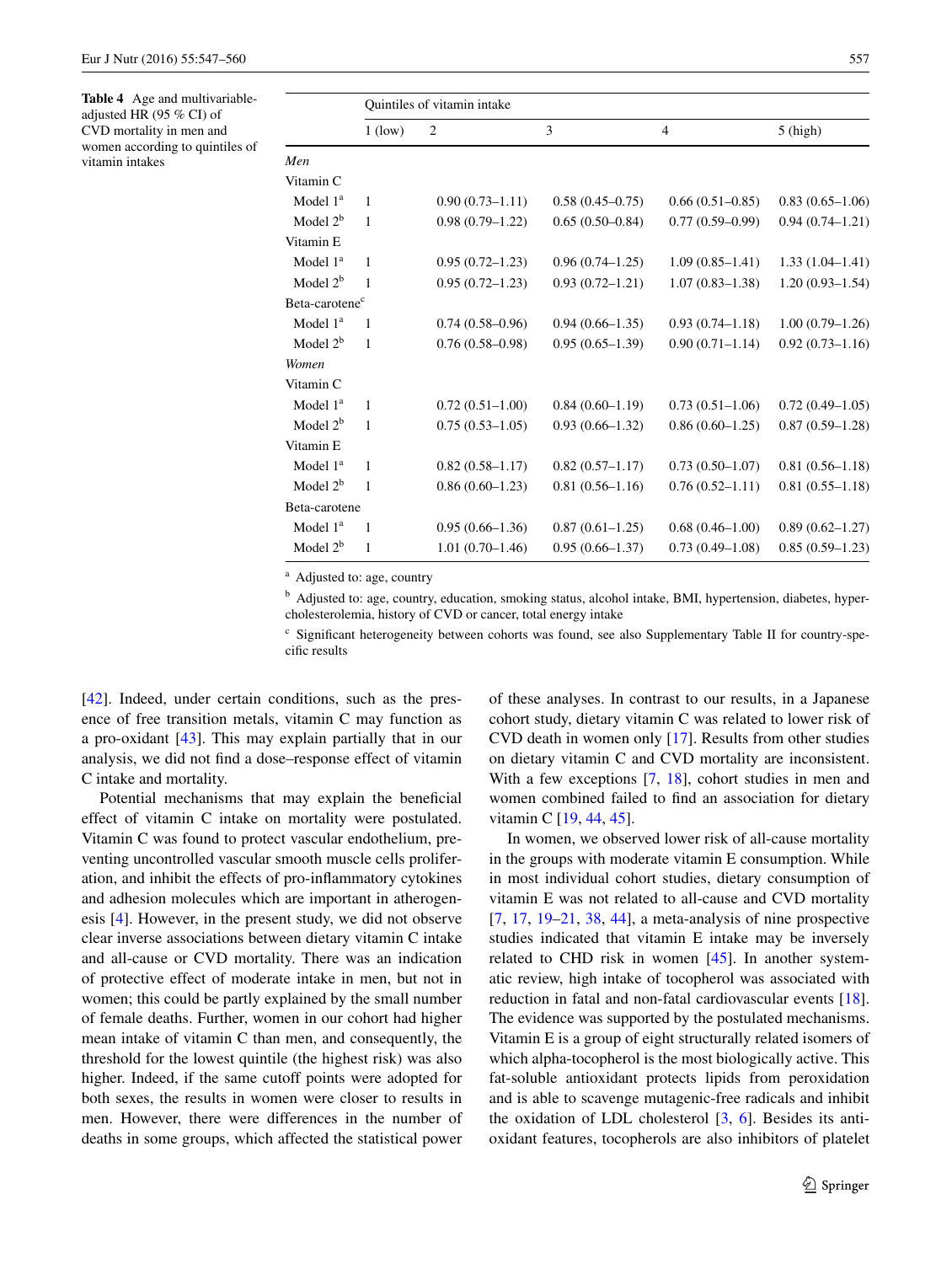<span id="page-11-0"></span>**Table 5** Age and multivariableadjusted HR (95 % CI) of cancer mortality in men and women according to quintiles of vitamin intakes

|                        |              | Quintiles of vitamin intake |                     |                     |                     |
|------------------------|--------------|-----------------------------|---------------------|---------------------|---------------------|
|                        | $1$ (low)    | $\overline{2}$              | 3                   | $\overline{4}$      | $5$ (high)          |
| Men                    |              |                             |                     |                     |                     |
| Vitamin C              |              |                             |                     |                     |                     |
| Model 1 <sup>a</sup>   | 1            | $0.85(0.65 - 1.13)$         | $0.68(0.51-0.92)$   | $0.76(0.57-1.01)$   | $0.88(0.66 - 1.16)$ |
| Model $2^b$            | $\mathbf{1}$ | $0.96(0.73 - 1.26)$         | $0.82(0.61 - 1.11)$ | $0.91(0.68 - 1.23)$ | $1.10(0.82 - 1.46)$ |
| Vitamin E              |              |                             |                     |                     |                     |
| Model 1 <sup>a</sup>   | 1            | $0.96(0.74 - 1.25)$         | $0.92(0.71 - 1.21)$ | $0.86(0.65-1.14)$   | $0.89(0.67-1.18)$   |
| Model $2^b$            | 1            | $0.97(0.75-1.26)$           | $0.98(0.75-1.28)$   | $0.88(0.67-1.17)$   | $0.91(0.69-1.22)$   |
| Beta-carotene          |              |                             |                     |                     |                     |
| Model 1 <sup>a</sup>   | 1            | $0.74(0.56 - 0.97)$         | $0.90(0.69 - 1.18)$ | $0.77(0.58 - 1.01)$ | $0.84(0.63 - 1.11)$ |
| Model $2^b$            | $\mathbf{1}$ | $0.78(0.60-1.03)$           | $0.94(0.72 - 1.23)$ | $0.80(0.60 - 1.06)$ | $0.88(0.66 - 1.16)$ |
| Women                  |              |                             |                     |                     |                     |
| Vitamin C <sup>c</sup> |              |                             |                     |                     |                     |
| Model 1 <sup>a</sup>   | 1            | $0.88(0.62 - 1.25)$         | $0.94(0.52 - 1.72)$ | $0.93(0.51 - 1.71)$ | $1.03(0.58-1.84)$   |
| Model $2^b$            | 1            | $0.93(0.65 - 1.32)$         | $0.98(0.59-1.65)$   | $1.03(0.55-1.94)$   | $1.07(0.59-1.93)$   |
| Vitamin E              |              |                             |                     |                     |                     |
| Model 1 <sup>a</sup>   | 1            | $0.85(0.60 - 1.19)$         | $0.73(0.51-1.06)$   | $0.87(0.60 - 1.26)$ | $1.01(0.69 - 1.47)$ |
| Model $2^b$            | 1            | $0.91(0.64 - 1.28)$         | $0.73(0.51-1.06)$   | $0.89(0.61 - 1.28)$ | $1.00(0.69 - 1.47)$ |
| Beta-carotene          |              |                             |                     |                     |                     |
| Model 1 <sup>a</sup>   | 1            | $0.84(0.59-1.19)$           | $0.81(0.57-1.16)$   | $0.88(0.61-1.26)$   | $0.93(0.65 - 1.34)$ |
| Model $2^b$            | 1            | $0.85(0.60-1.21)$           | $0.83(0.58 - 1.18)$ | $0.92(0.63 - 1.33)$ | $0.93(0.65 - 1.34)$ |

<sup>a</sup> Adjusted to: age, country

<sup>b</sup> Adjusted to: age, country, education, smoking status, alcohol intake, BMI, hypertension, diabetes, hypercholesterolemia, history of CVD or cancer, total energy intake

<sup>c</sup> Significant heterogeneity between cohorts was found, see also Supplementary Table III for country-specific results

aggregation and thrombus formation [\[46](#page-13-16)]. Observed associations between vitamin E intake and mortality in women were in line with findings of higher lipid peroxidation in women and the possibility that females may have less competing risk factors than men [\[45](#page-13-15)].

In the 15-year study of Dutch elderly men, higher carotenes intake was related to about 20 % lower risk of CVD death [\[44](#page-13-14)]. In our study, dietary beta-carotene was not associated with mortality. Similar results were found in a Danish study [\[20](#page-12-24)], in USA cohorts [\[7](#page-12-5), [19\]](#page-12-15) and in a meta-analysis of nine prospective studies [\[45](#page-13-15)].

Despite antioxidant vitamins being postulated to play a role in the prevention of DNA damage induced by oxidation neutralizing potentially mutagenic ROS [\[6\]](#page-12-4), we found no associations between dietary antioxidant vitamins and cancer mortality, which is consistent with other studies [[7,](#page-12-5) [19](#page-12-15)].

In the interpretation of our results, it is important to take into account of the fact that mortality rates declined, and consumption of fruits, vegetables and vegetable oils increased in CEE countries over the last two decades. In consequence, nowadays, it may be more difficult to detect any relationship. However, according to the EFSA recommendation [[47\]](#page-13-17), in our sample, the proportion of participants with inadequate vitamin C intake was 37 % in men and 24 % in women. Regarding vitamin E, locally recommended intake (10 mg/day for men and 8 mg/day for women [[9\]](#page-12-6), was not reached by about 60 % of men and 40 % of women.

Experimental studies provide convincing evidence that supplementation by antioxidant vitamins does not influence the risk of CVD and all-cause mortality. In this light, it could be argued that findings from ours and other cohort studies seem to reflect not an effect of vitamin consumption but rather confounding by unknown factors. However, it is also possible that dietary intake of vitamins may be a marker of the other important dietary ingredients, and the U-shape relationship can be explained by the fact that participants in the top quintiles had consumption of antioxidant vitamins over the recommended amounts which was not related to additional benefits.

## **Conclusion**

Results of the present study in CEE urban populations suggest there is no strong, dose-dependent relationship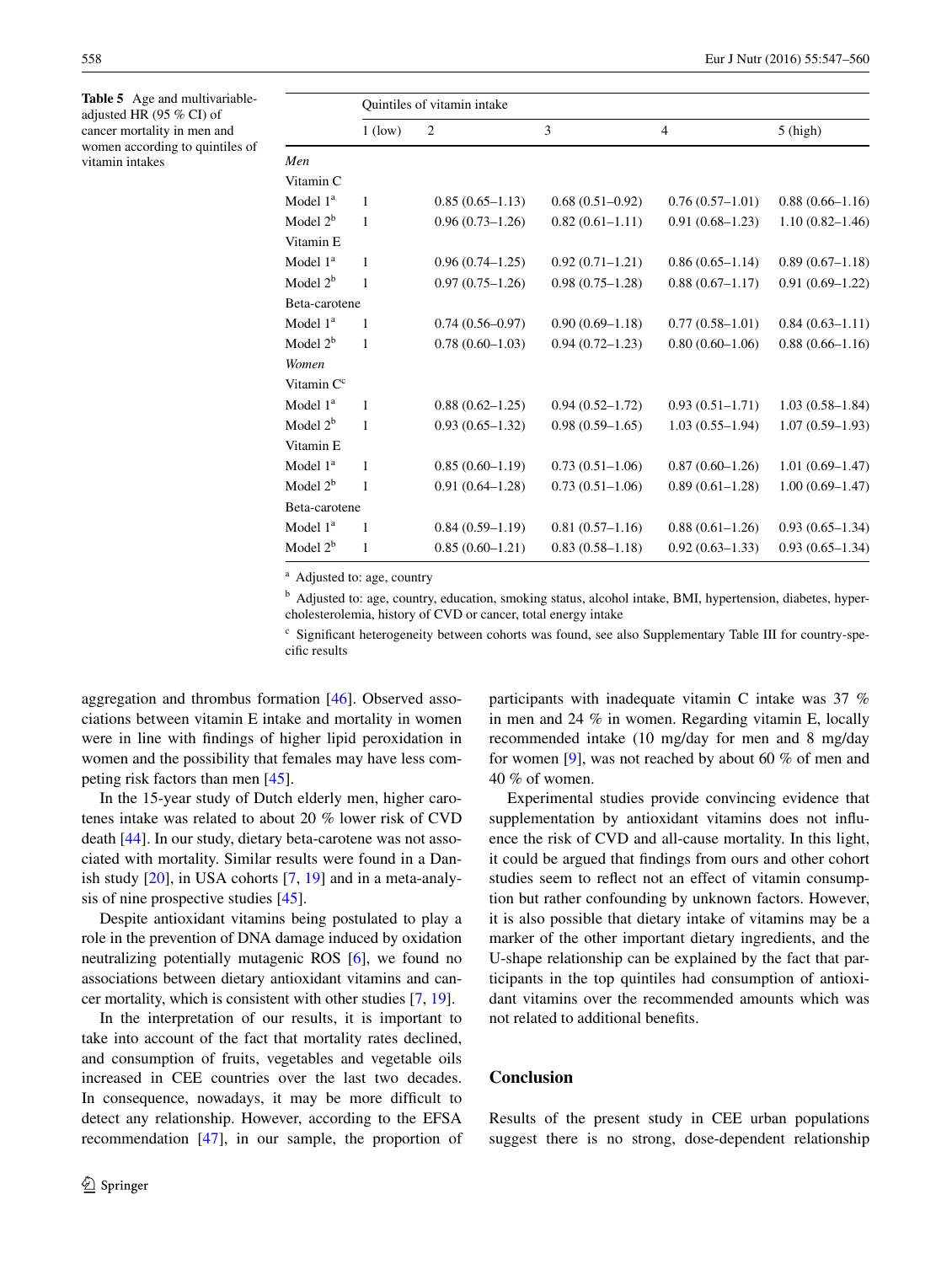between dietary intake of vitamin C, vitamin E and betacarotene and all-cause, CVD or cancer mortality. These findings are consistent with negative results of experimental studies on vitamin supplementation. The apparent beneficial health effects of antioxidant rich foods, which were observed in other studies, may have explanations other than antioxidant vitamin intake.

**Acknowledgments** The HAPIEE study has been funded by the Wellcome Trust (Grants 064947/Z/01/Z and 081081/Z/06/Z), US National Institute on Ageing (Grant 1R01 AG23522-01) and the Mac-Arthur Foundation Initiative on Social Upheaval and Health (award 71208). D. Stefler was funded by the British Heart Foundation. Authors are grateful to all investigators of the HAPIEE Project and to participants of the surveys.

**Conflict of interest** The authors declare that they have no conflict of interest.

**Open Access** This article is distributed under the terms of the Creative Commons Attribution License which permits any use, distribution, and reproduction in any medium, provided the original author(s) and the source are credited.

# **References**

- <span id="page-12-0"></span>1. Vandenheede H, Vikhireva O, Pikhart H, Kubinova R, Malyutina S, Pajak A et al (2014) Socioeconomic inequalities in all-cause mortality in the Czech Republic, Russia, Poland and Lithuania in the 2000s: findings from the HAPIEE Study. J Epidemiol Community Health 68:297–303
- <span id="page-12-1"></span>2. Boylan S, Welch A, Pikhart H, Malyutina S, Pajak A, Kubinova R et al (2009) Dietary habits in three Central and Eastern European countries: the HAPIEE study. BMC Public Health 9:439. doi[:10.1186/1471-2458-9-439](http://dx.doi.org/10.1186/1471-2458-9-439)
- <span id="page-12-2"></span>3. Peng C, Wang X, Chen J, Jiao R, Wang L, Li YM, Zuo Y, Liu Y, Lei L, Ma KY, Huang Y, Chen ZY (2014) Biology of ageing and role of dietary antioxidants. Biomed Res Int. 2014:831–841. doi[:10.1155/2014/831841](http://dx.doi.org/10.1155/2014/831841)
- <span id="page-12-3"></span>4. Grosso G, Bei R, Mistretta A, Marventano S, Calabrese G, Masuelli L, Giganti MG, Modesti A, Galvano F, Gazzolo D (2013) Effects of vitamin C on health: a review of evidence. Front Biosci (Landmark Ed) 18:1017–1029
- 5. Reifen R (2002) Vitamin A as an anti-inflammatory agent. Proc Nutr Soc 61:397–400
- <span id="page-12-4"></span>6. Traber MG, Stevens JF (2011) Vitamins C and E: beneficial effects from a mechanistic perspective. Free Radic Biol Med 51:1000–1013
- <span id="page-12-5"></span>7. Sahyoun NR, Jacques PF, Russel RM (1996) Carotenoids, vitamins C and E, and mortality in an eldery population. Am J Epidemiol 144:501–511
- <span id="page-12-13"></span>8. Osganian SK, Stampfer MJ, Rimm E, Spiegelman D, Manson JE, Willett WC (2003) Dietary carotenoids and risk of coronary artery disease in women. Am J Clin Nutr 77:1390–1399
- <span id="page-12-6"></span>9. Jarosz M (2012) Dietary reference intakes for the Polish population—amendment, in Polish. Natl Food Nutr Inst, Warsaw
- <span id="page-12-7"></span>10. Landete JM (2013) Dietary intake of natural antioxidants: vitamins and polyphenols. Crit Rev Food Sci Nutr 53:706–721
- <span id="page-12-8"></span>11. Boeing H, Bechthold A, Bub A, Ellinger S, Haller D, Kroke A et al (2012) Critical review: vegetables and fruit in the prevention of chronic diseases. Eur J Nutr 51:637–663
- <span id="page-12-9"></span>12. Bjelakovic G, Nikolova D, Gluud C (2013) Meta-regression analyses, meta-analyses, and trial sequential analyses of the effects of supplementation with beta-carotene, vitamin A, and vitamin E singly or in different combinations on all-cause mortality: do we have evidence for lack of harm? PLoS ONE 8:e74558. doi[:10.1371/journal.pone.0074558](http://dx.doi.org/10.1371/journal.pone.0074558)
- <span id="page-12-10"></span>13. Abner EL, Schmitt FA, Mendiondo MS, Marcum JL, Kryscio RJ (2011) Vitamin E and all-cause mortality: a meta-analysis. Curr Aging Sci 4:158–170
- <span id="page-12-11"></span>14. Van Hoydonck PG, Temme EH, Schouten EG (2002) A dietary oxidative balance score of vitamin C, beta-carotene and iron intakes and mortality risk in male smoking Belgians. J Nutr 132:756–761
- <span id="page-12-12"></span>15. Bates CJ, Hamer M, Mishra GD (2011) Redox-modulatory vitamins and minerals that prospectively predict mortality. Br J Nutr 105:123–132. doi[:10.1017/S0007114510003053](http://dx.doi.org/10.1017/S0007114510003053)
- 16. Yochum LA, Folsom AR, Kushi LH (2000) Intake of antioxidant vitamins and risk of death from stroke in postmenopausal women. Am J Clin Nutr 72:476–483
- <span id="page-12-23"></span>17. Kubota Y, Iso H, Date C, Kikuchi S, Watanabe Y, Wada Y, Inaba Y, Tamakoshi A, JACC Study Group (2011) Dietary intakes of antioxidant vitamins and mortality from cardiovascular disease: the Japan collaborative cohort study (JACC). Study 42:1665– 1672. doi:[10.1161/STROKEAHA.110.601526](http://dx.doi.org/10.1161/STROKEAHA.110.601526)
- <span id="page-12-14"></span>18. Asplund K (2002) Antioxidant vitamins in the prevention of cardiovascular disease: a systematic review. J Intern Med 251:372–392
- <span id="page-12-15"></span>19. Genkinger JM, Platz EA, Hoffman SC, Comstock GW, Helzlsouer KJ (2004) Fruit, vegetable, and antioxidant intake and allcause, cancer, and cardiovascular disease mortality in a community-dwelling population in Washington County, Maryland. Am J Epidemiol 160:1223–1233
- <span id="page-12-24"></span>20. Roswall N, Olsen A, Christensen J, Hansen L, Dragsted LO, Overvad K, Tjønneland A (2012) Micronutrient intake in relation to all-cause mortality in a prospective Danish cohort. Food Nutr Res. doi[:10.3402/fnr.v56i0.5466](http://dx.doi.org/10.3402/fnr.v56i0.5466)
- <span id="page-12-25"></span>21. Stampfer MJ, Hennekens CH, Manson JE, Colditz GA, Rosner B, Willett WC (1993) Vitamin E consumption and the risk of coronary disease in women. N Engl J Med 328:1444–1449
- <span id="page-12-16"></span>22. Fletcher AE, Breeze E, Shetty PS (2003) Antioxidant vitamins and mortality in older persons: findings from the nutrition addon study to the Medical Research Council Trial of Assessment and Management of Older People in the Community. Am J Clin Nutr 78:999–1010
- <span id="page-12-17"></span>23. Jain M, Miller AB, To T (1994) Premorbid diet and the prognosis of women with breast cancer. J Natl Cancer Inst 86:1390–1397
- <span id="page-12-18"></span>24. Cui X, Rosner B, Willett WC, Hankinson SE (2011) Antioxidant intake and risk of endometrial cancer: results from the Nurses' Health Study. Int J Cancer 128:1169–1178. doi[:10.1002/](http://dx.doi.org/10.1002/ijc.25425) [ijc.25425](http://dx.doi.org/10.1002/ijc.25425)
- <span id="page-12-19"></span>25. Lawlor DA, Davey Smith G, Kundu D, Bruckdorfer KR, Ebrahim S (2004) Those confounded vitamins: what can we learn from the differences between observational versus randomised trial evidence? Lancet 363:1724–1727
- <span id="page-12-20"></span>26. Novaković R, Cavelaars AE, Bekkering GE, Roman-Viñas B, Ngo J, Gurinović M, Glibetić M et al (2012) Micronutrient intake and status in Central and Eastern Europe compared with other European countries, results from the EURRECA network. Public Health Nutr 16:824–840. doi:[10.1017/S1368980012004077](http://dx.doi.org/10.1017/S1368980012004077)
- <span id="page-12-21"></span>27. Waskiewicz A, Sygnowska E (2009) Vitamins and minerals intake from diet and supplements among subjects with a history of cardiovascular events in Polish population. Rocz Panstw Zakl Hig 60:275–278
- <span id="page-12-22"></span>28. Zatoński W, Przewozniak K, Sulkowska U, West R, Wojtyła A (2012) Tobacco smoking in countries of the European Union. Ann Agric Environ Med 19:181–192